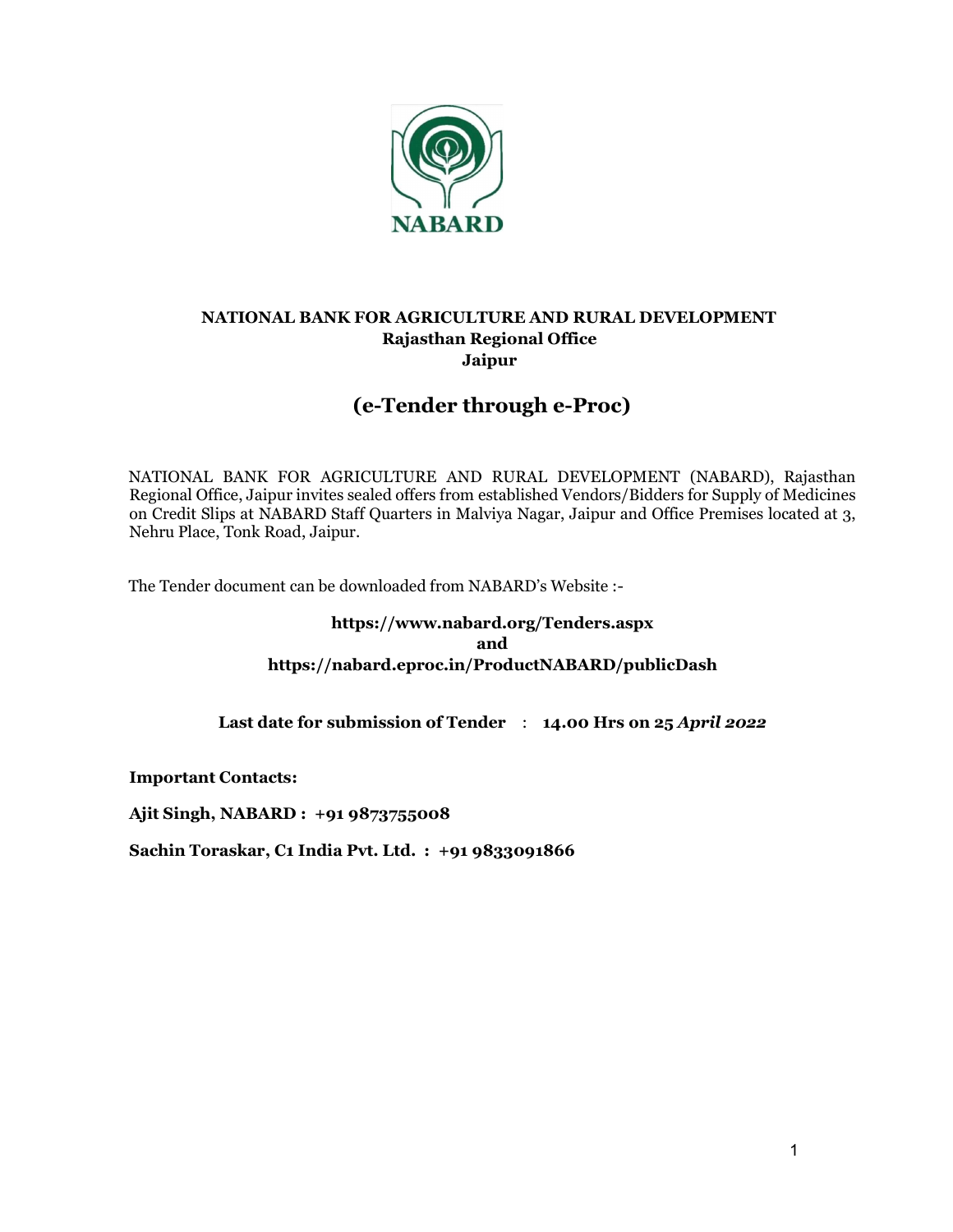| विदा जारी करने की<br>तिथि                                 | Date of<br>Commencement of<br>issue of tender              | 30.03.2022<br>at 11:30 AM                                                                                                        |
|-----------------------------------------------------------|------------------------------------------------------------|----------------------------------------------------------------------------------------------------------------------------------|
| प्री टेंडर मीटिंग                                         | Pre tender Meeting<br>with Bidders                         | 11.04.2022<br>at 11:30 AM                                                                                                        |
| प्री टेंडर मीटिंग का<br>पता                               | Address of Pre tender<br>meeting                           | NABARD (DPSP $-3^{RD}$ Floor),<br>Plot No.3, Nehru Place,<br>Tonk Road, Jaipur-302015                                            |
| निविदा की प्राप्ति के<br>लिए अंतिम तिथि और<br>समय         | Last date and time for<br>receipt of Bids                  | 25.04.2022<br>at 02:00PM                                                                                                         |
| प्री इंटीग्रिटी पेक्ट<br>जमा कराने की<br>अंतिम तिथि व समय | Last date and time for<br>receipt of pre integrity<br>pact | 25.04.2022<br>at 02:00PM                                                                                                         |
| निविदा खोलने की<br>तिथि और समय                            | Date and time of<br>opening of<br><b>Technical Bids.</b>   | Technical Bid on 28.04.2022<br>at 02:30 pm                                                                                       |
| निविदा खोलने की<br>तिथि और समय                            | Date and time of<br>opening of Price<br>Bids.              | To be notified later                                                                                                             |
| ई - निविदा डालने का<br>वेब साइट                           | Website for<br>submission of E-<br>tender                  | https://nabard.eproc.in/ProductNABARD/publicDash                                                                                 |
| ई – निविदा प्रक्रिया<br>के लिए संपर्क व्यक्ति             | <b>Contact Persons for e-</b><br>tendering                 | Ajit Singh, Manager, NABARD - Mobile : +91<br>9873755008<br>Sachin Toraskar, C1 India Pvt. Ltd. - +91<br>9833091866 & 7291981137 |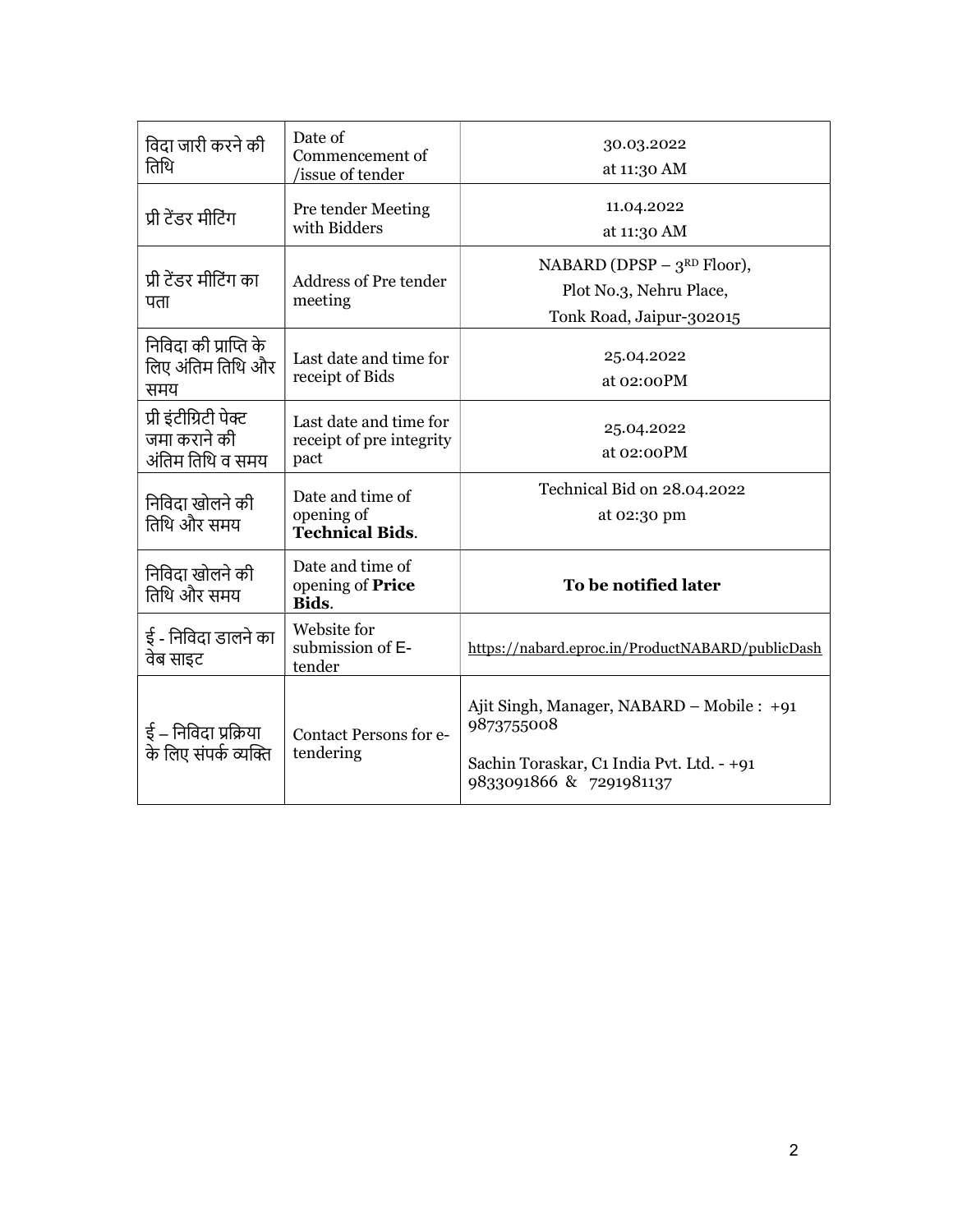Tender for Supply of Medicines on Credit Slips at NABARD Staff Quarters in Malviya Nagar, Jaipur and Office Premises located at 3, Nehru Place, Tonk Road, Jaipur

# PART I - TECHNICAL BID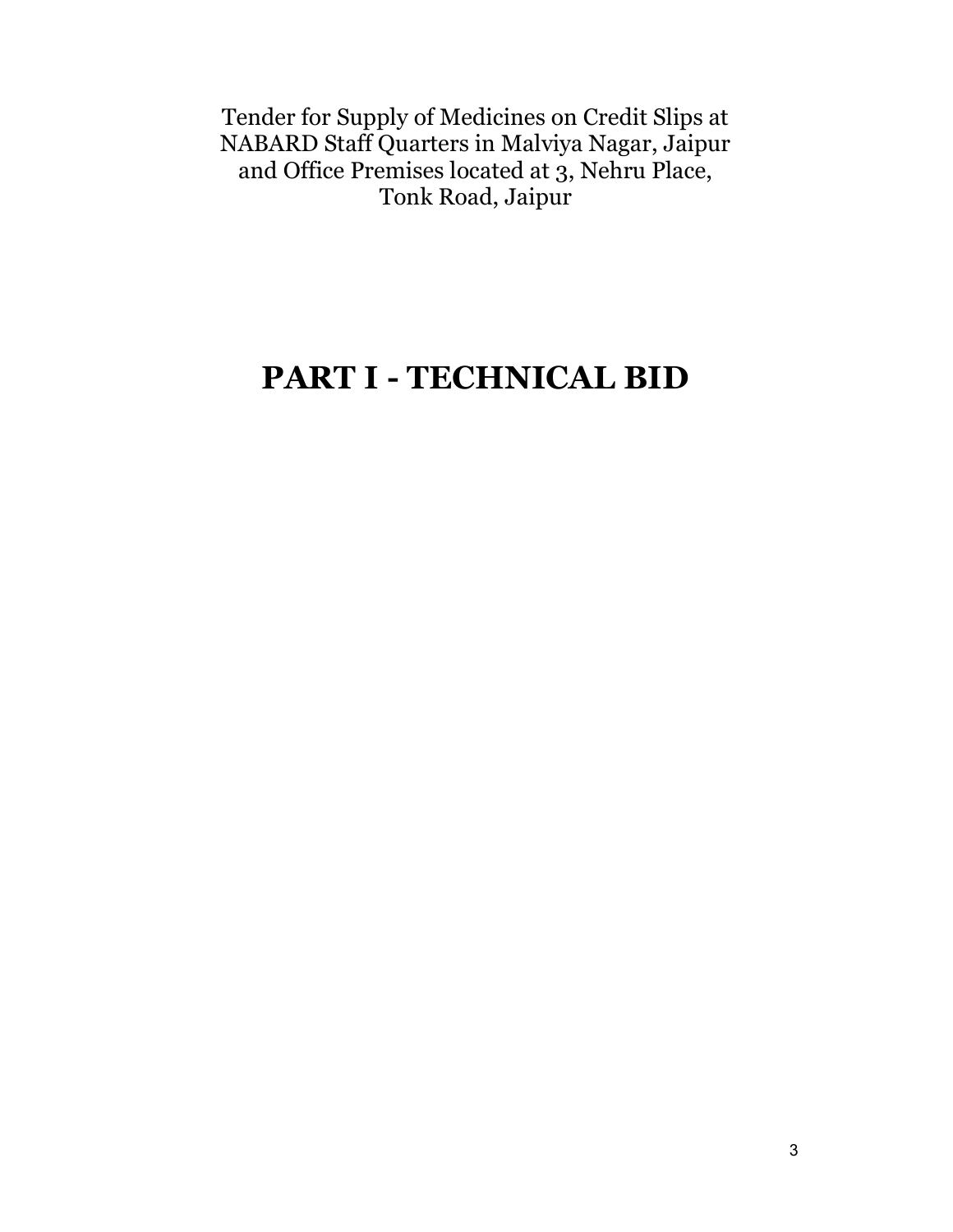#### NOTICE INVITING TENDER

Ref. No.NB/RRO/ /DPSP-Medical/ 2022-23 Date : 30 March 2022

#### Subject : Supply of Medicines on Credit Slips at NABARD Staff Quarters in Malviya Nagar and Office Premises located at 3, Nehru Place, Tonk Road, Jaipur - 302015 for two years from 01 June 2022 to 31 May 2024

National Bank for Agriculture and Rural Development, is a body corporate established under the NABARD Act, 1981 (hereinafter referred to as "NABARD") having its Head Office at Plot No. C-24, Block 'G', Bandra\Kurla Complex, Bandra (East), Mumbai - 400051 and Regional Offices (ROs) / Training Establishments (TEs) in different cities across the country.

NABARD, Rajasthan Regional Office, Jaipur intends to invite sealed Tenders from the eligible interested parties to tender for the captioned work.

Bidders are requested to submit their offer in two parts, viz., Technical Bid and Price Bid for the aforesaid work as per details given in the tender document and after satisfying the fulfilment of the criteria mentioned therein. Tender document can be downloaded from NABARD's website http://www.nabard.org. Tender document fee is waived as it can be downloaded from NABARD website.

2. Interested parties are requested to submit their Bids through e-Tender Process for the captioned works as per details and other requirements as mentioned more specifically elsewhere in this tender document.

3. The last date for submission of e-tender is 25th April 2022 by 02.00 pm

4. If the last date of receipt or opening of the tenders happens to be a holiday for NABARD, then the receipt and opening by the tenders shall be shifted to next working day without change of time and venue.

5. NABARD reserves the right to accept or reject any tender either in whole, or in part without assigning any reasons for doing so and do not bound themselves to accept the lowest or any tender.

6. NABARD also reserves the right to negotiate or partly accept any or all, in part or in whole the tenders received without assigning any reasons thereof. The tenderer may have to furnish Rate Analysis for the scrutiny of rates by NABARD for negotiation etc., if required. Tenders, which do not fulfil all or any of the above conditions and conditions mentioned in the tender documents or are incomplete in any respect are liable to be rejected. Any discrepancies, omissions, ambiguities in the tender documents or any doubt as to their meaning should be reported in writing to Chief General Manager, NABARD, Rajasthan Regional Office, 3, Nehru Place, Tonk Road, Jaipur-302015, who will review the questions and where information sought is not clearly indicated or specified. NABARD will issue clarifications to all the tenderers, which will become part of the contract document. NABARD will not be responsible if the discrepancies, omissions, ambiguities in the Tender documents or any doubts as to their meaning are not brought to the notice of NABARD, before the pre Bid meeting.

7. The Tenderers may please note this. NABARD also reserves the right to divide and distribute the work to more than one supplier. In such cases, the decision will be solely at the discretion of NABARD including that of assignment of works. Bidders are advised to ensure strict observance of commercial aspect of this tender and also of the following points :-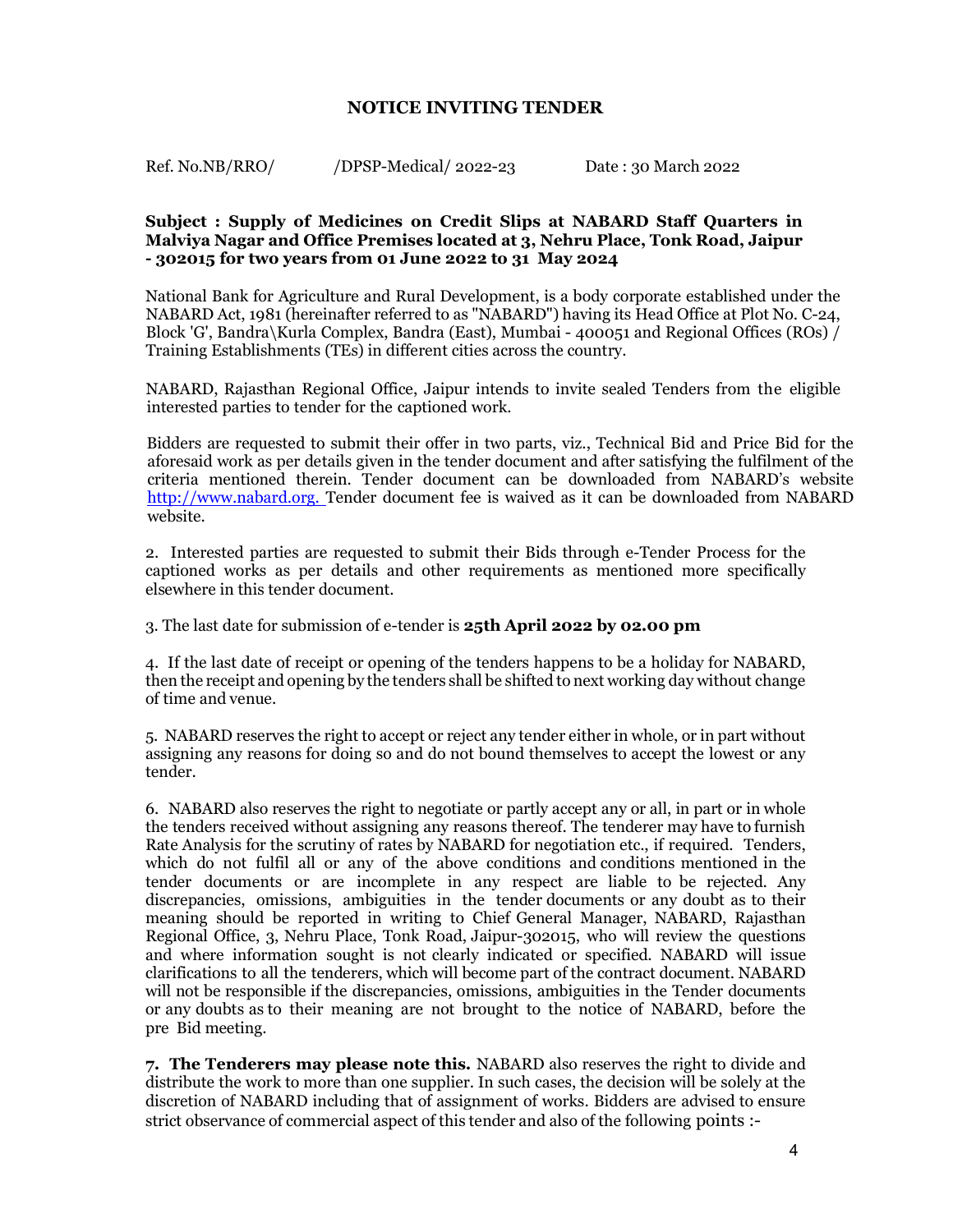a. It may please be noted that all papers that comprise the tender documents should be signed and sealed by the tenderer.

#### b. Validity of offer : 90 days from the date of opening of price bids.

- c. NABARD reserves the right to accept or reject any /all tender/s in part or whole of any firm / firms without assigning any reasons for doing so.
- d. The successful tenderer will enter into an agreement with NABARD as per the standard format given in the tender document on a non-judicial stamp paper as per prevailing Stamp Act of the State within 14 days from the date of issue of work order failing which the bidder shall not participate in the re-tendering process.
- e. Please note that all the information desired needs to be provided by the bidder in the formats specified by the Bank. The bidder shall bear all the costs associated with the preparation and submission of the bid and NABARD will, in no case, be responsible or liable for such costs, regardless of the conduct or outcome of tendering process.

#### E-Tendering :

- The tender documents can be downloaded from NABARD's website https://www.nabard.org and NABARD e-proc portal, https://nabard.eproc.in/ProductNABARD/publicDash. Tender document fee is waived as it can be downloaded from above two websites.
- Tenders are to be filled through Online Mode (e-tendering through E-proc) only and no other mode shall be accepted.
- Digital Signature Certificate (DSCs) with USB token shall be required to submit the tenders through e-proc portal.

#### Two Parts Offer :

The offer will have to be submitted in two parts; Part - I : Technical Bid & Part - II : Price Bid in separately.

"Technical Bid for supply of Medicines on Credit Slips at NABARD Staff Quarters in Malviya Nagar and Office Premises located at 3, Nehru Place, Tonk Road, Jaipur - 302015 for two years from 01 June 2022 to 31 May 2024".

Technical offer must be submitted at the time of submission of quotation/Price Bid, online, giving full particulars, addressed to 'The Chief General Manager, National Bank for Agriculture and Rural Development, Rajasthan Regional Office, 03, Nehru Place, Jaipur-302015.

Each page of the quotation/Price Bid document must be signed with proper seal of Vendor/ Bidder and uploaded in the e-proc portal.

#### ELIGIBILITY CRITERION FOR TENDER

#### Pre-qualification condition :

The firm should have experience of similar works during the last 3 years. For the purpose of this clause 'Similar work' means the work of Supply of Medicines on credit slips.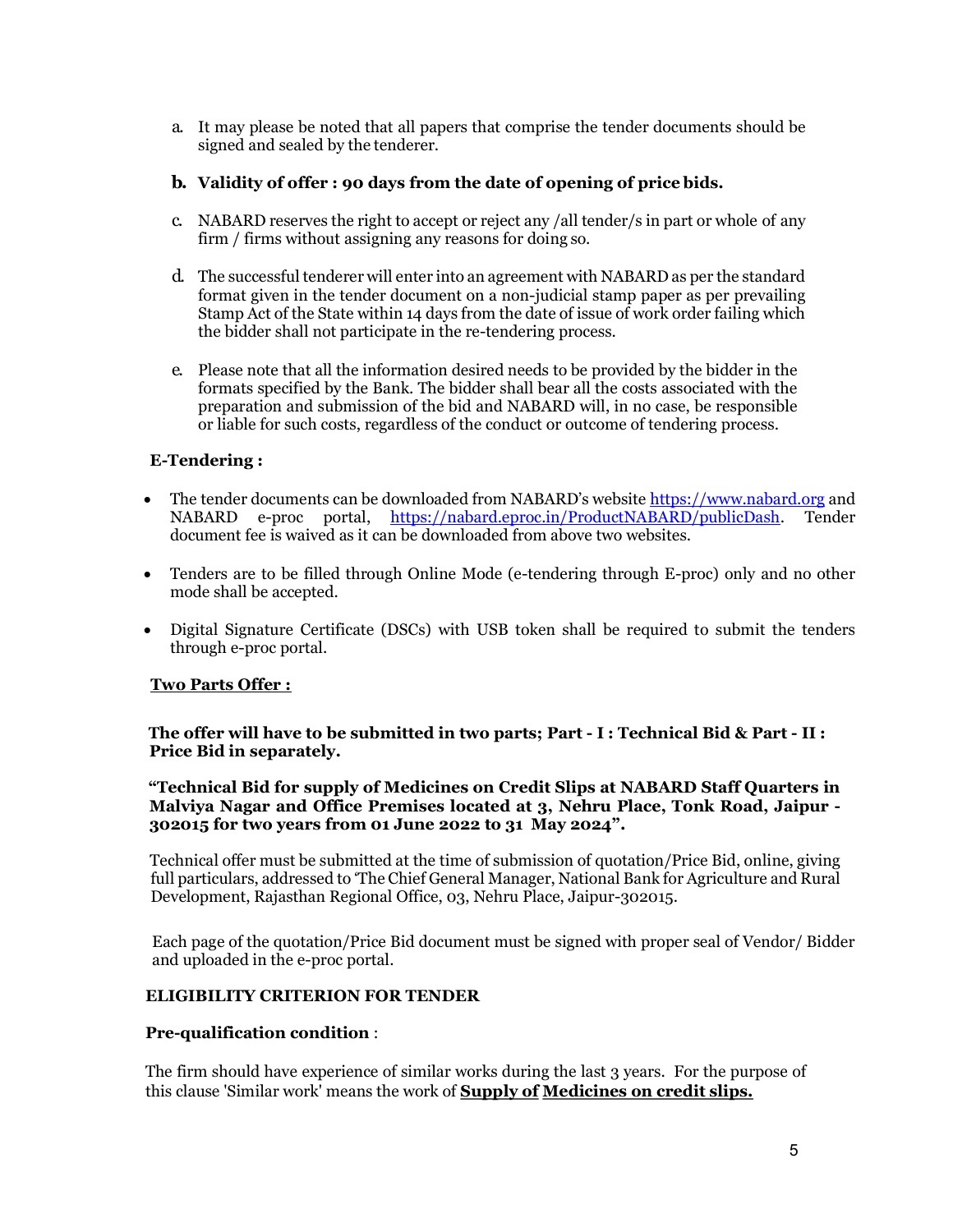A pre-Bid meeting is arranged on 11:30 hrs. on 11 April 2022 at Rajasthan Regional Office, 3, Nehru Place, Tonk Road, Jaipur-302015. Bidders are requested to attend the meeting to satisfy yourself regarding queries and doubts, if any.

#### This Notice Inviting Tender (NIT) shall also form part of the Tender Documents

1. Each tender will comprise of two parts viz. Part-I comprising Notice Inviting Tender, Form of Tender, Instructions to Tenderers, Articles of Agreement, General and Special Conditions of Contract, Detailed Specifications and Part-II comprising of only the Price Bid.

- 2. Technical Bid (Part-1) shall contain :
- a. Tender documents signed by the vendor on each page.
- b. A pre-contract Integrity Pact, as per annexure 9, executed on a Rs. 200/- Stamp paper shall have to be necessarily submitted in Hard-Copy to the following address:

NABARD, Rajasthan Regional Office, 03, Nehru Place, Tonk Road, Jaipur (Raj.) – 302015

#### failing which the bids are liable to be rejected. The scanned copy of the same shall have to be uploaded along with the Technical Bid/Offer.

- c. Eligibility criteria of the Bidders
- d. Special Instructions to the Bidders
- e.General Instructions to Bidders & General Conditions
- f. Special Conditions
- g. Power of attorney authorizing the person to sign the tender.
- h. General Information to be furnished by the Bidders in Statement-1, 2 & 3 in support of fulfilling eligibility criteria.
- i. In case any clarification required by NABARD, the same will be communicated to bidder via e-mail and bidder needs to respond with clarification sought for within 3 working days otherwise the bid will be rejected by NABARD.

#### Price Bid (Part-2)

Price Bid to be submitted should complete in all respects. This shall not include any conditions whatsoever or any other documents.

3. After opening of the e-Tender and assessing the conditions stipulated by bidders, if any, NABARD will, if he so decides may inform all the tenderers about any modifications in the tender conditions. Tenderers who agree to the changed conditions along with original in Toto will be allowed to make modifications if they so wish in their tender prices by means of a letter to be submitted in sealed cover, which, along with their price bid will form the final price bid. A tender will be rejected if any tenderer proposes any deviation from the above.

#### 4. Opening of 'Quotation'/Price Bid

Price Bid/Offer will be opened at 14:30 hours on 28<sup>th</sup> April, 2022 at this Office in the presence of a Committee of Officers of National Bank for Agriculture and Rural Development, Rajasthan Regional Office, Jaipur and in the presence of authorized representatives of the individual bidding firms who choose to be present at the time of opening. The bidders willing to be present at the time of opening of Technical Bid/Offer need to be present on their own. No separate communication will be made by the bank.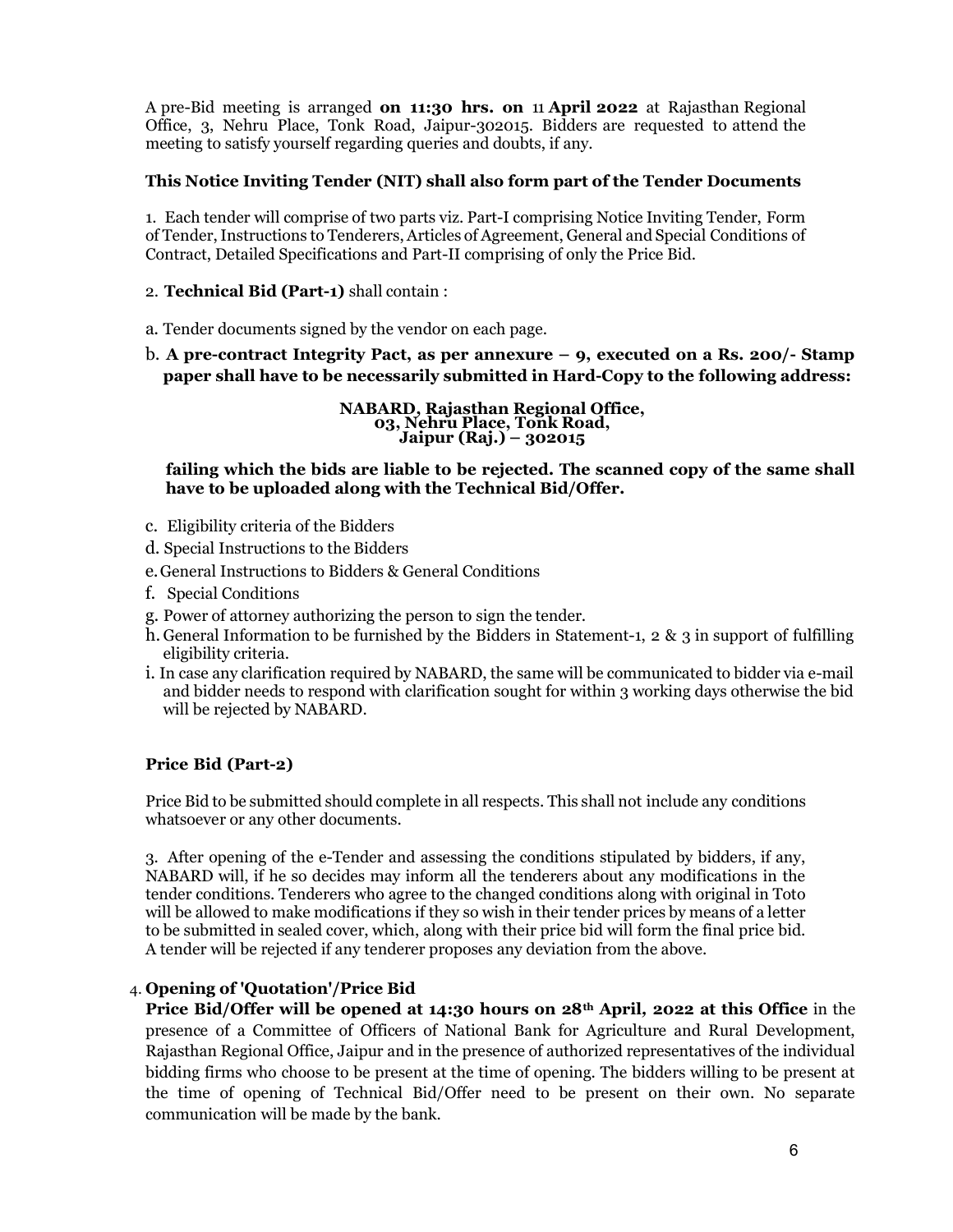The Price Bid shall be in respect of those tenderers who after discussion bring their tenders in line with the requirements of tender document and are acceptable to the Employer. The decision of the Employer in this regard shall be binding on the tenderers and not open to question or appeals.

#### 5. Address for Communication: -

The Chief General Manager National Bank for Agriculture and Rural Development, Rajasthan Regional Office, Plot No. 03, Nehru Place, Jaipur-302015 Email : jaipur@nabard.org; dpsp.jaipur@nabard.org Website: www.nabard.org

#### 6. A pre-bid meeting will be held at 1130 hr. on  $11^{th}$  April 2022 at above address.

- The prospective bidders are requested to read the Tender document thoroughly before attending the pre-bid meeting.
- Prospective bidders are also advised to ascertain themselves regarding the requirements under this tender document.

Yours faithfully,

(Kailash Pawha) Deputy General Manager.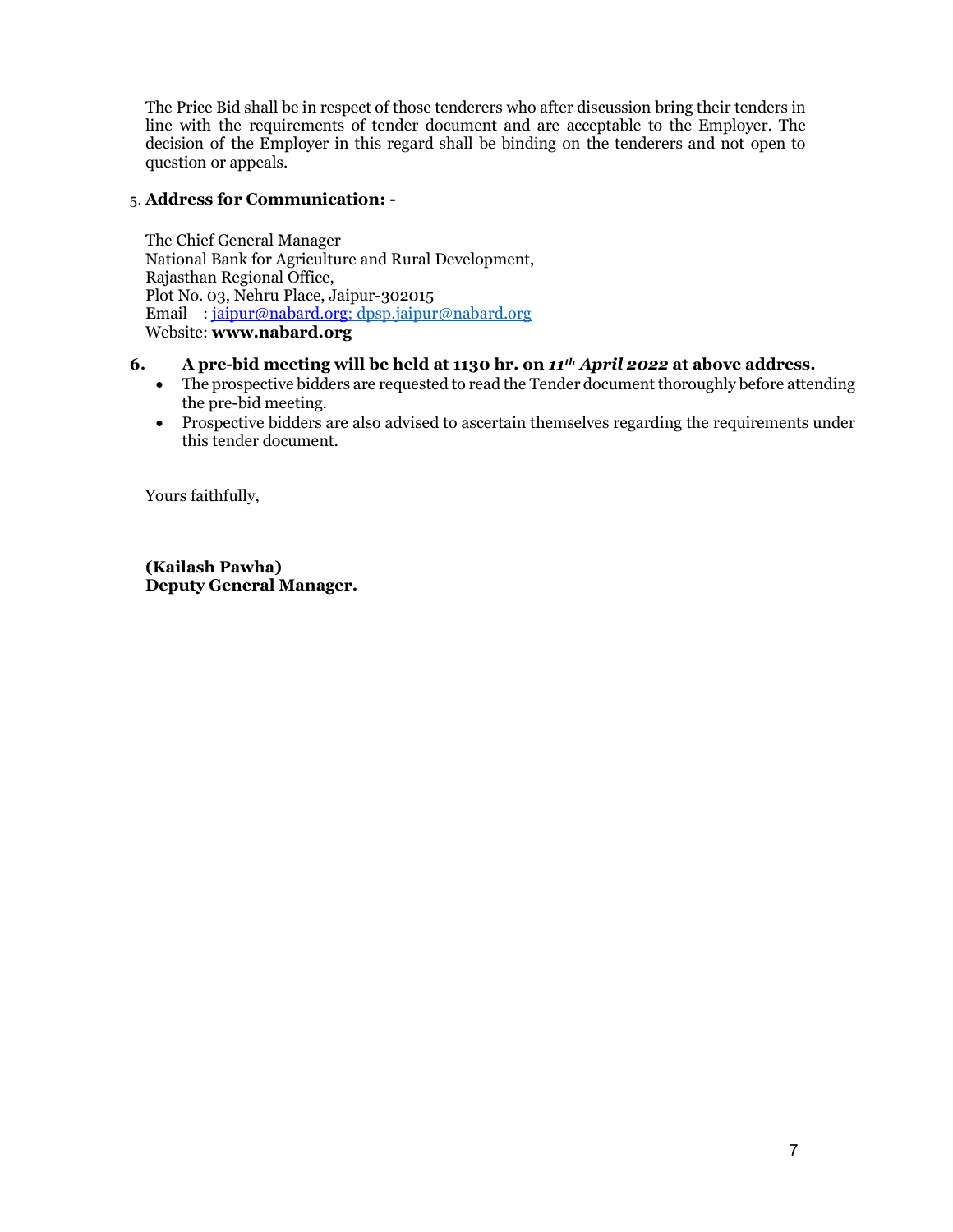#### FORM OF TENDER

Place : Jaipur Date :

Chief General Manager, National Bank for Agriculture and Rural Development, Rajasthan Regional Office, Jaipur.

#### Dear Sir

Having examined the specifications and schedule of quantities relating to the work/s specified in the memorandum hereinafter set out and having visited and examined the site of the work/s specified in the said memorandum and having acquired the requisite information relating thereto as affecting the tender, I/We hereby offer to execute the work/s specified in the said memorandum within the time specified in the said memorandum at the rates mentioned in the attached schedule of quantities and in accordance in all respects with the specifications and instructions in writing referred to in conditions of tender, the Articles of Agreement, Special Conditions, Schedule of Quantities and Conditions of Contract and with such materials as are provided for and in all other respects in accordance with such conditions so far as they may be applicable.

#### Memorandum

| (a) Description of work/s                                                  | Supply of Medicines on Credit Slips at NABARD Staff<br>Quarters in Malviya Nagar, Jaipur and Office Premises<br>located at 3, Nehru Place, Tonk Road, Jaipur - 302015<br>for two years from 01 June 2022 to 31 May 2024 |
|----------------------------------------------------------------------------|-------------------------------------------------------------------------------------------------------------------------------------------------------------------------------------------------------------------------|
| (b) Estimated Cost                                                         | Rs. 70.00 lakhs (Annually)                                                                                                                                                                                              |
| (d) Percentage, if any, to be<br>deducted from bills towards I.T.,<br>etc. | Prevailing statutory taxes as per Govt. Notifications                                                                                                                                                                   |
| (e) GST                                                                    | To be claimed by the supplier as per prevailing norms                                                                                                                                                                   |

2. Should this tender be accepted, I/We hereby agree to abide by the terms and provisions of the said Conditions of Contract annexed hereto so far as they may be applicable or in default thereof to forfeit and pay to the National Bank for Agriculture and Rural Development the amount mentioned in the said conditions.

3. I / We agree to pay Income Tax and other taxes etc. as prevailing from time to time on such items for which such taxes and charges are levied by the appropriate authorities. The rates quoted by me /us are inclusive of all such taxes and charges including service tax, change in tax etc. as are applicable and the rates quoted by me/us are firm and not subject to any change due to fluctuations in any taxes or in the market.

- 4. I / We understand that you are not bound to accept the lowest offer or bound to assign any reasons for rejecting our tender.
	- 5. I / We agree to keep our offer open for 90 days from the date of opening of price bid/Part-II of the Tender, namely, our Price Bid.

Signature of Contractor With seal & stamp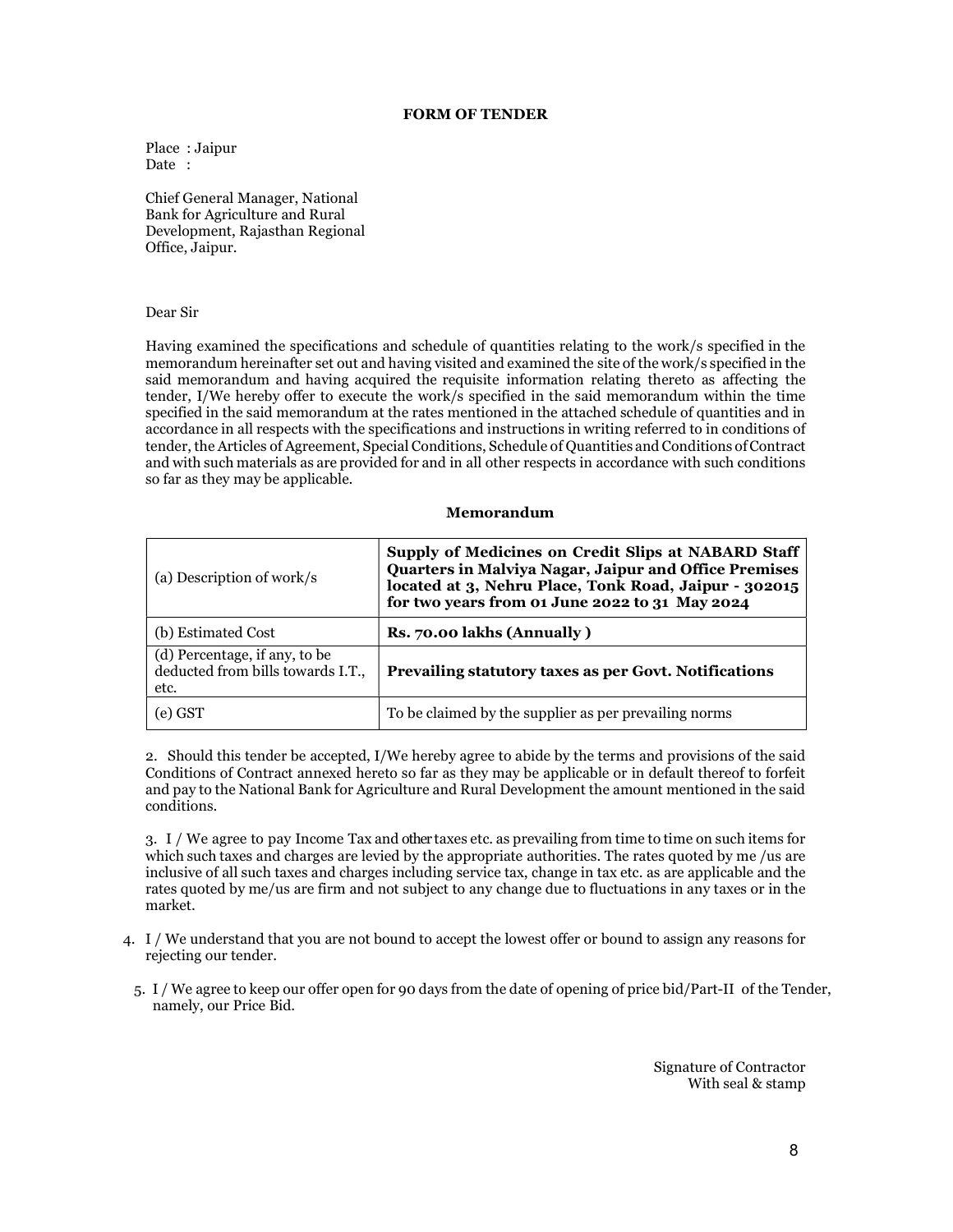#### A. ELIGIBILITY CRITERIA OF THE SUPPLIER OF MEDICINES

The supplier of Medicines shall fulfil the following eligibility criteria for participating in the tender :

- a. The average annual financial turnover of the supplier / firm during the last three years (ending 31.03.2021) shall not be less than Rs. 21.00 lakh;
- b. The bidders should have the experience of similar works on during last 3 years as on 31.03.2021; three works of at least Rs. 28.00 lakh or two works of at least Rs. 35.00 lakh or one work of at least Rs. 56.00 lakh ;
- c. The contractor/firm should have valid registration for GST, PAN, trade license and drug license. The contractor shall submit the copies of registration certificates for verification.
- d. The Chemist must not have been convicted by the State Drugs Authorities and no case should be pending under the Drugs and Cosmetics Act and Rules.
- e. The Chemist should agree to supply all the medicines etc. prescribed by the Bank's Medical Officer (BMO) at NABARD Staff Quarters in Malviya Nagar, Jaipur; Office Premises located at 3, Nehru Place, Tonk Road, Jaipur and also at the residences of the Staff of the NABARD in Jaipur Municipal Area.
- f. The Chemist should not have been debarred / black-listed by any Govt. / Semi-Govt. / Public Sector organization.
- g. The shop / establishment of the chemist should be situated in and around Jaipur.
- h. The contractor shall submit copies of balance sheet / Profit & Loss a/c of the firm for the last three years (ending 31.03.2021).

#### B. SPECIAL INSTRUCTIONS TO THE SUPPLIER OF MEDICINES

1. Intending suppliers are required to submit their profile by giving details in the enclosed proforma about their organisation, experience, professional personnel in their organisation, competence, etc.

2. The tenders shall be signed by the person/persons on behalf of the organization having necessary Authorisation /Power of Attorney to do so. Each page of the application shall be signed. (Copy of Power of Attorney/Memorandum of Association shall be furnished along with application).

3. If the space in the proforma is insufficient for furnishing full details, such information shall be supplemented on separate sheets of paper stating therein the part of the proforma and serial number. Separate sheets shall be used for each part of application, if required.

4. Tenders containing false and/or incomplete information are liable for rejection.

5. The contractor must have qualified and experienced professionals in the respective discipline.

6. The applicant must have successfully completed the work according to the eligibility criteria mentioned in para-A.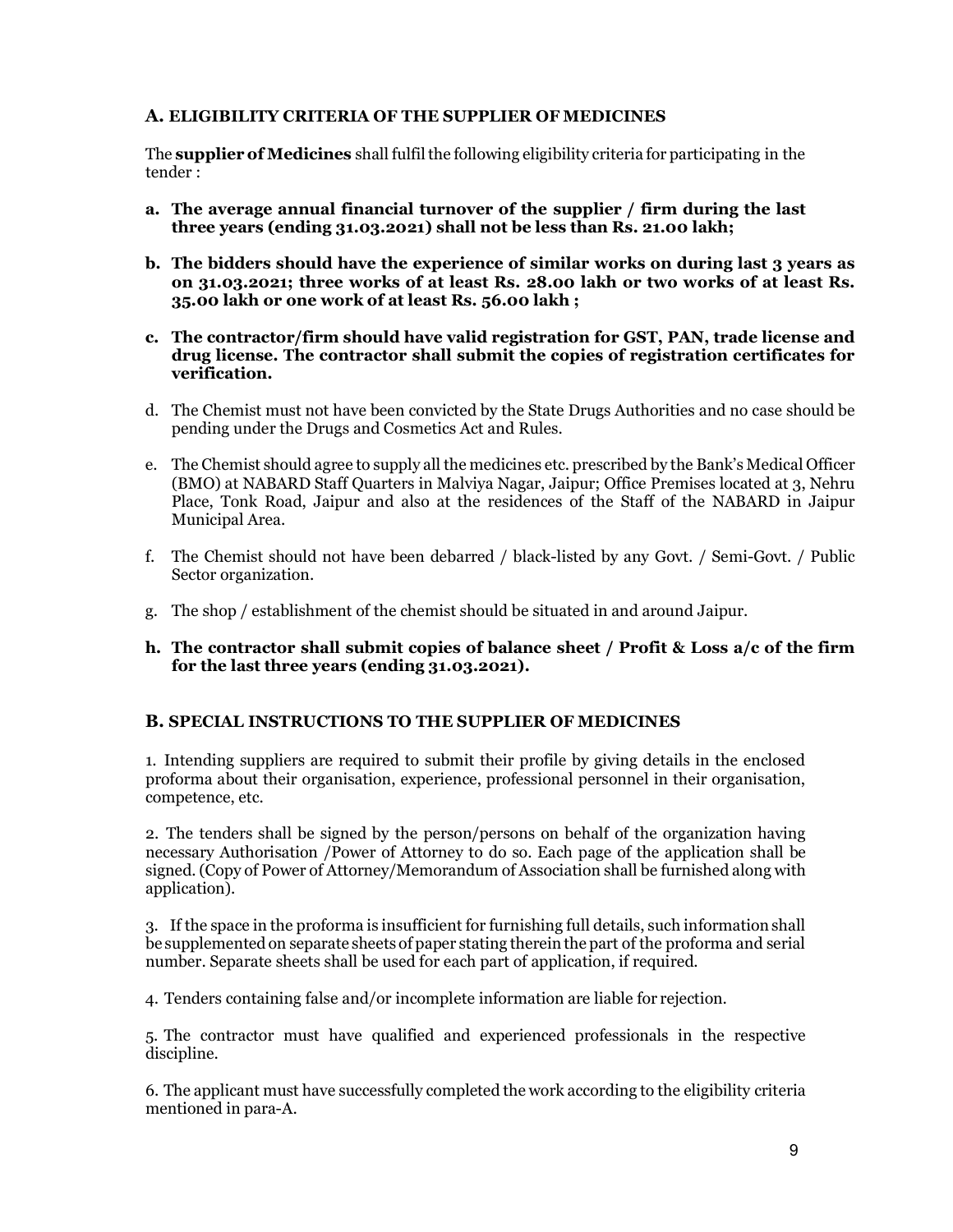7. Financial/Price bids of only those supplier of Medicines qualified in the Technical bid will be opened for selection of contractor.

8. All the bidders may please note that any amendments/ corrigendum to this tender will be notified on the NABARD website as given above and will not be published in the news paper.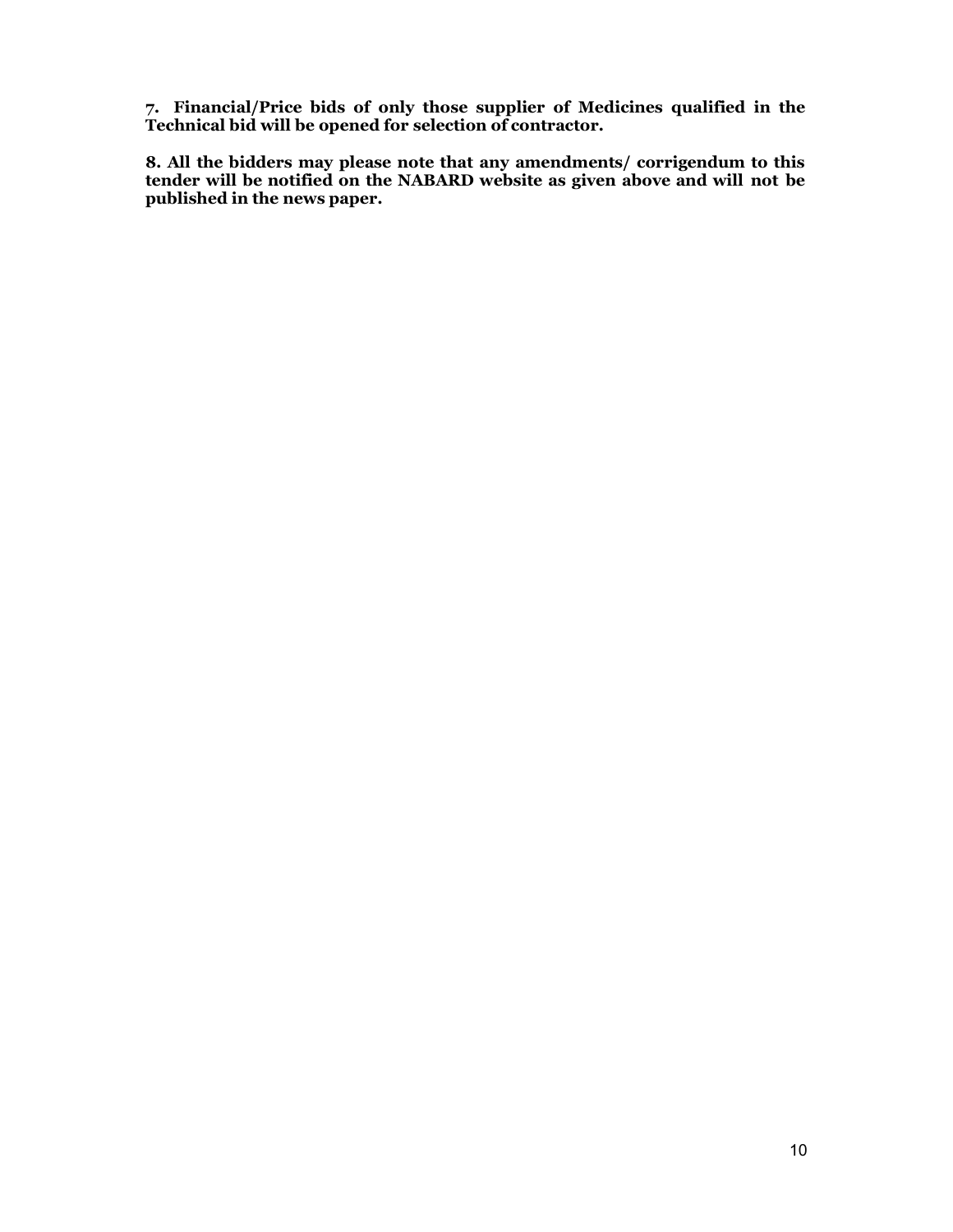### ANNEXURE - A

#### PRE CONTRACT INTEGRITY PACT

#### **General**

This pre-bid pre-contract Agreement (hereinafter called the Integrity Pact) is made on day of the month of between, on one hand, National Bank for Agriculture and Rural Development (NABARD), represented by Shri (hereinafter called the "BUYER", which expression shall mean and include, unless the context otherwise requires, his successors in office and assigns) of the First Part and M/s represented by Shri , Chief Executive Officer (hereinafter called "BIDDER/Seller" which expression shall man and include, unless the context otherwise requires, his successors and permitted assigns) of the Second Part.

WHEREAS the BUYER proposes to procure (Name of the Stores/ Equipment/Item) and the BIDDER /Seller is willing to offer/ has offered the stores and

WHEREAS THE BIDDER is a private company/ public company/ Government undertaking/partnership /registered export agency, constituted in accordance with the relevant law in the matter and the BUYER is a body corporate established under NABARD Act, 1981 having its Head Office at Plot No. C-24, Block 'G', Bandra-Kurla Complex, Bandra (East), Mumbai.

#### NOW, THEREFORE,

To avoid all forms of corruption by following a system that is fair, transparent and free from any influence/ prejudiced dealings prior to, during and subsequent to the currency of the contract to be entered into with a view to :-

Enabling the BUYER to obtain the desired said stores/ equipment at a competitive price in conformity with the defined specifications by avoiding the high cost and the distortionary impact of corruption on public procurement and

Enabling BIDDERs to abstain from bribing or indulging in any corrupt practice in order to secure the contract by providing assurance to them that their competitors will also abstain from bribing and other corrupt practices and the BUYER will commit to prevent corruption, in any form, by its officials by following transparent procedures.

The parties hereto hereby agree to enter into this Integrity Pact and agree as follows :

#### Commitments of the BUYER

1.1 The BUYER undertakes that no official of the BUYER, connected directly or indirectly with the contract, will demand, take a promise for or accept, directly or through intermediaries, any bribe, consideration, gift, reward, favour or any material or immaterial benefit of any other advantage form the BIDDER, either for themselves or for any person, organization or third party related to the contract in exchange for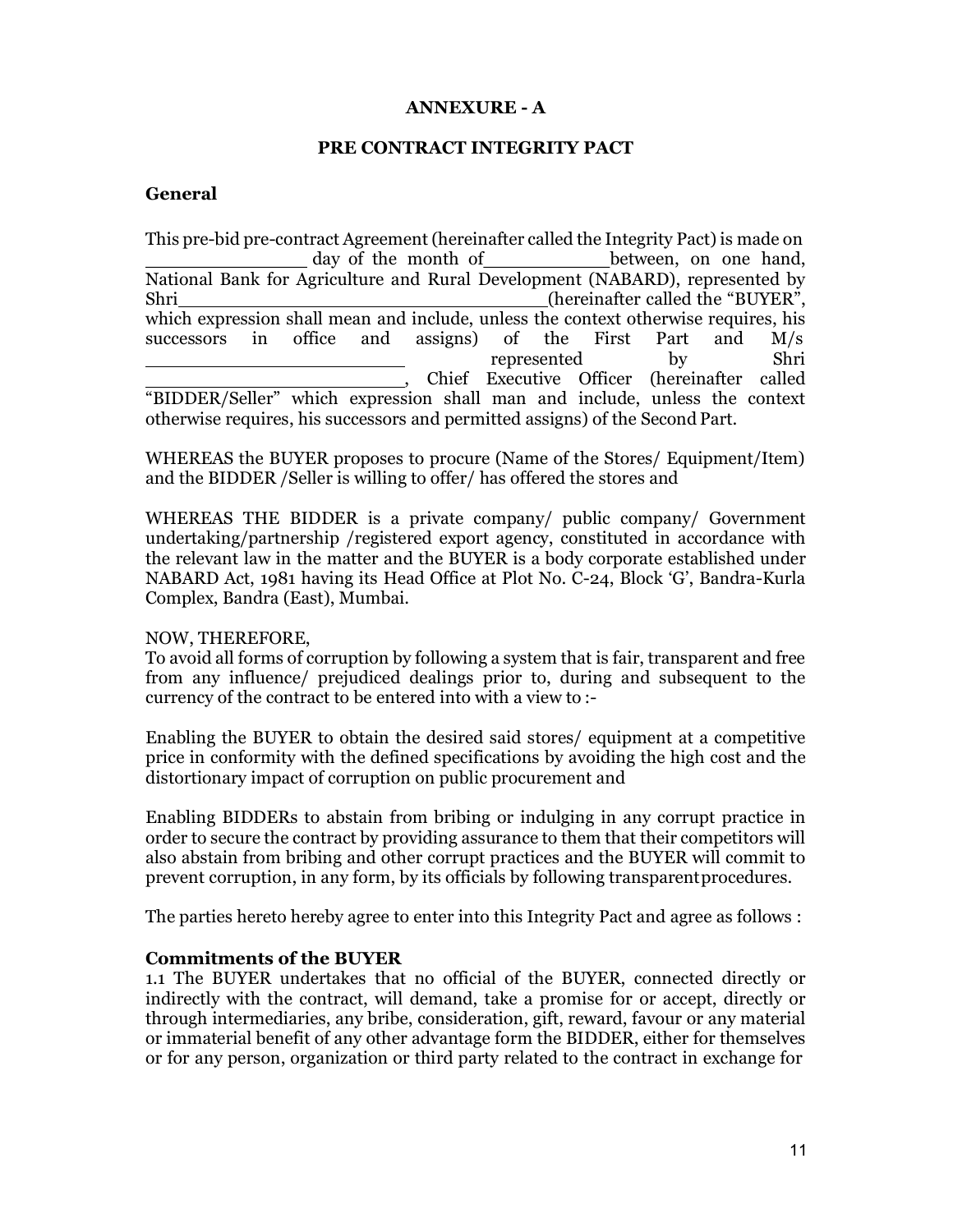an advantage in the bidding process, bid evaluation, contracting or implementation process related to the contract.

1.2 The BUYER will, during the pre-contract stage, treat all BIDDERs alike and will provide to all BIDDERs the same information and will not provide any such information to any particular BIDDER which could afford an advantage to that particular BIDDER in comparison to other BIDDERs.

1.3 All the officials of the BUYER will report to the appropriate Government office any attempted or completed breaches of the above commitments as well as any substantial suspicion of such a breach.

2. In case any such preceding misconduct on the part of such official(s) is reported by the BIDDER to the BUYER with full and verifiable facts and the same is prima facie found to the correct by the BUYER, necessary disciplinary proceedings, or any other action as deemed fit including criminal proceedings may be initiated by the BUYER and such a person shall be debarred from further dealings related to the contract process. In such a case while an enquiry in being conducted by the BUYER the proceedings under the contract would not be stalled.

### Commitments of BIDDERs

3. The BIDDER commits itself to take all measures to prevent corrupt practices, unfair means and illegal activities during any stage of its bid or during an pre-contract or post-contract stage in order to secure the contract or in furtherance to secure it and in particular commit itself to the following :-

3.1 The BIDDER will not offer, directly or through intermediaries, any bribe, gift, consideration, reward, favour, any material immaterial benefit or other advantage, commission, fees, brokerage or inducement to any official of the BUYER, connected directly or indirectly with the bidding process, or to any person, organization or third party related to the contract in exchange for any advantage in the bidding, evaluation, contracting and implementation of the contract.

3.2 The BIDDER further undertakes that it has not given, offered or promised to give, directly or indirectly any bribe, gift, consideration, reward, favour, any material or immaterial benefit or other advantage, commission, fees, brokerage or inducement to any official of the BUYER or otherwise in procuring the Contract or forbearing to do or having done any act in relation to the obtaining or execution of the contract or any other contract with the Bank for showing or forbearing to show favour or disfavor to any person in relation to the contract or any other contract with the Bank.

3.3 BIDDERs shall disclose the name and address of agents and representatives and Indian BIDDERs shall disclose their foreign principles or associates.

3.4 BIDDERs shall disclose the payments to be made by them to agents/ brokers or any other intermediary, in connection with this bid/ contract.

3.5 The BIDDER further confirms and declares to the BUYER that the BIDDER is the original manufacturer/ integrator/ authorized government sponsored export entity of the defence stores and has not engaged any individual or firm or company whether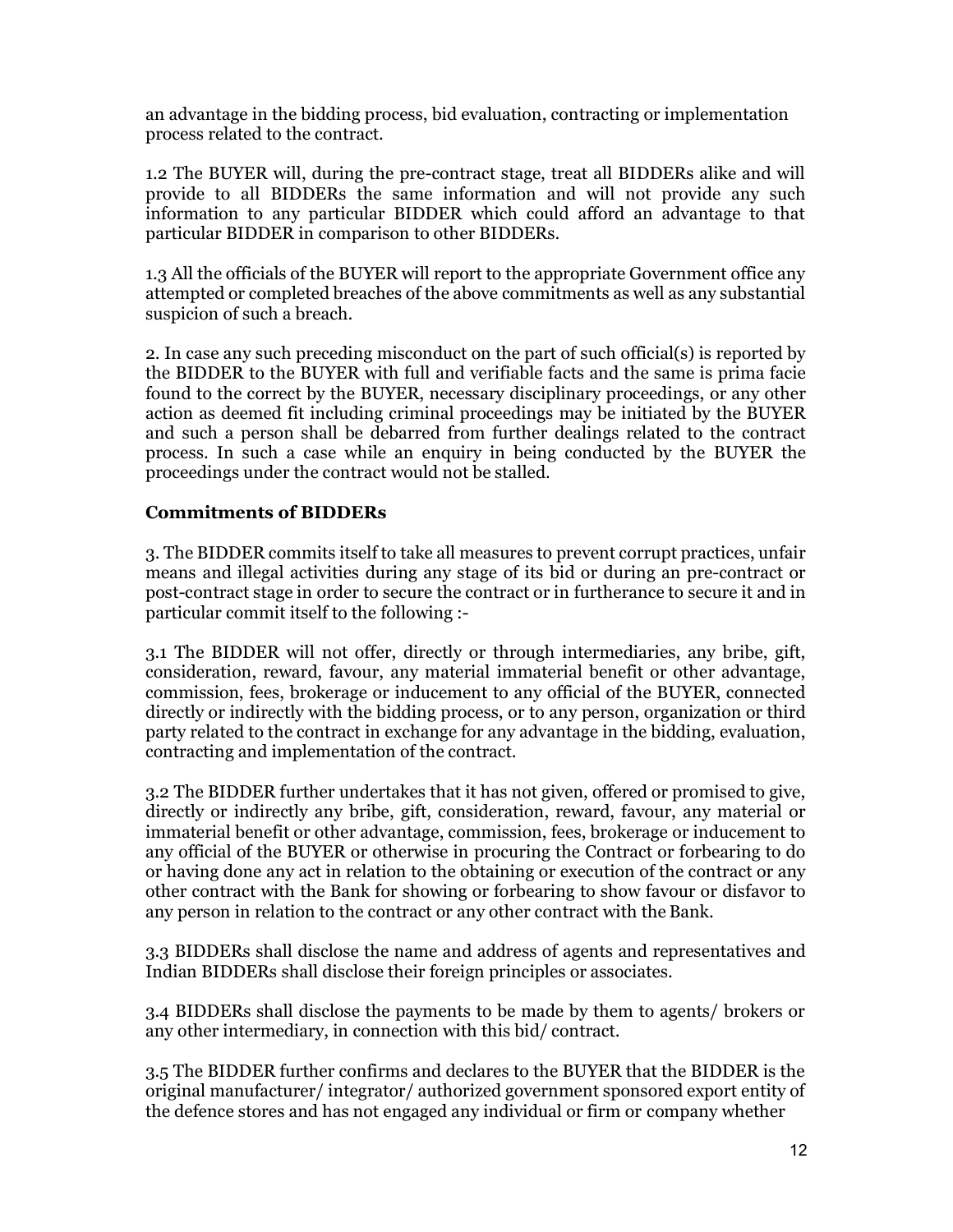Indian or foreign to intercede, facilitate or in any way to recommend to the BUYER or any of its functionaries, whether officially or unofficially to the award of the contract to the BIDDER, nor has any amount been paid, promised or intended to be paid to any such individual, firm or company in respect of any such intercession, facilitation or recommendation.

3.6 The BIDDER, either while presenting the bid or during pre-contract negotiations or before signing the contract, shall disclose any payments he has made, is committed to or intends to make to officials of the BUYER or their family members, agents, brokers or any other intermediaries in connection with the contract and the details of services agreed upon for such payments.

3.7 The BIDDER will not collude with other parties interested in the contract to impair the transparency, fairness and progress of the bidding process, bid evaluation, contracting and implementation of the contract.

3.8 The BIDDER will not accept any advantage in exchange for any corrupt practice, unfair means and illegal activities.

3.9 The BIDDER shall not use improperly for purposes of competition or personal gain or pass on to others, any information provided by the BUYER as part of the business relationship regarding plans, technical proposals and business details, including information contained in any electronic data carrier. The BIDDER also undertakes to exercise due and adequate care lest any such information is divulged.

3.10 The BIDDER commits to refrain from giving any complaint directly or through any other manner without supporting it with full and verifiable facts.

3.11 The BIDDER shall not instigate or cause to instigate any third person to commit any of the actions mentioned above.

3.12 If the BIDDER or any employee of the BIDDER or any person acting on behalf of the BIDDER either directly or indirectly is a relative of any of the officers of the BUYER, or alternatively if any relative of an officer of the BUYER has financial interest/ stake in the BIDDER's firm, the same shall be disclosed by the BIDDER at the time of filling of tender.

The term 'relative' for this purpose would be as defined in Section 6 of the Companies Act 1956 and Section 2 of Companies Act 2013.

3.13 The BIDDER shall not lend to or borrow any money from or enter into any monetary dealings or transactions, directly or indirectly, with any employee of the BUYER.

#### 4.Previous Transgression

4.1 The BIDDER declares that no previous transgression occurred in the last three years immediately before signing of this Integrity Pact, with any other company in any country in respect of any corrupt practices envisaged hereunder or with any Public Sector Enterprises in India or any Government Department in India that could justify BIDDER's exclusion from the tender process.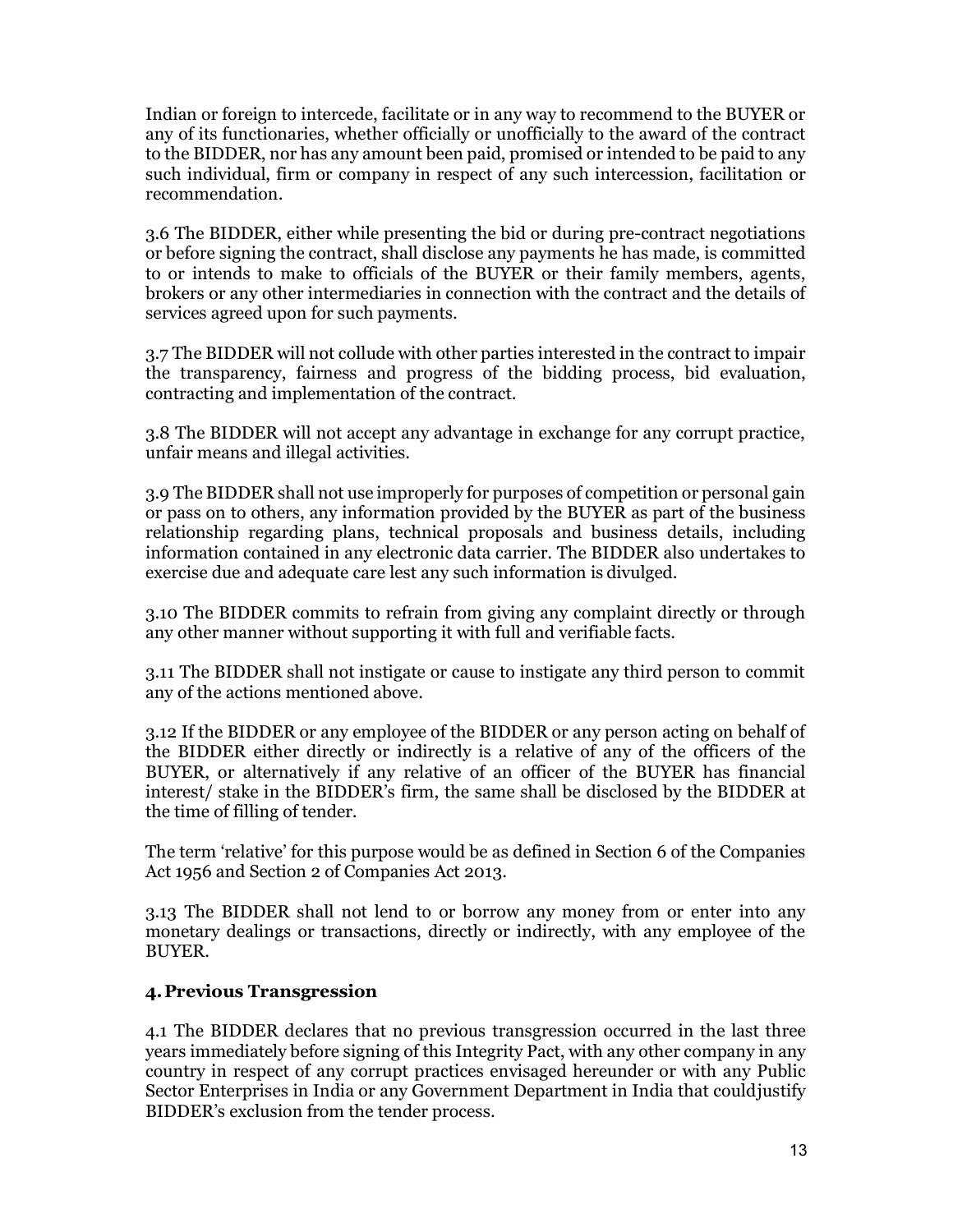4.2 The BIDDER agrees that if it makes incorrect statement on this subject, BIDDER can be disqualified from the tender process or the contract, if already awarded, can be terminated for such reason.

### 6.Sanctions for Violations

6.1 Any breach of the aforesaid provisions by the BIDDER or any one employed by it or acting on its behalf (whether with or without the knowledge of the BIDDER) shall entitle the BUYER to take all or any one of the following actions, wherever required:-

i. To immediately call off the pre-contract negotiations without assigning any reason or giving any compensation to the BIDDER. However, the proceedings with the other BIDDER(s) would continue.

ii. The Earnest Money Deposit (in pre-contract stage) and/ or Security Deposit/ Performance Bond (after the contract is signed) shall stand forfeited either fully or partially as decided by the BUYER and the BUYER shall not be required to assign any reason therefore.

iii. To immediately cancel the contract, if already signed, without giving any compensation to the BIDDER.

iv. To recover all sums already paid by the BUYER, and in case of an Indian BIDDER with interest thereon at 2% higher than the prevailing Prime Lending Rate of State Bank of India, while in case of a BIDDER from a country other than India with interest thereon at 2%, higher than the LIBOR. If any outstanding payment is due to the

BIDDER from the BUYER in connection with another contract for any other stores, such outstanding payment could also be utilized to recover the aforesaid sum and interest.

v. To encash the advance bank guarantee and performance bond/ warranty bond, if furnished by the BIDDER, in order to recover the payments, already made by the BUYER, along with interest.

vi. To cancel all or any other contracts with BIDDER. The BIDDER shall be liable to pay compensation for any loss or damage to the BUYER resulting from such cancellation/ rescission and the BUYER shall be entitled to deduct the amount so payable from the money(s) due to the BIDDER.

vii. To debar the BIDDER from participating in future bidding processes of the Government of India for a minimum period of five years, which may be further extended at the discretion of the BUYER.

viii. To recover all sums paid in violation of this Pact by BIDDER(S) to any middleman or agent or broker with a view to securing the contract.

ix. In cases where irrevocable Letters of Credit have been received in respect of any contract signed by the BUYER with the BIDDER, the same shall not be opened.

x. Forfeiture of Performance Bond in case of a decision by the BUYER to forfeit the same without assigning any reason for imposing sanction for violation of this Pact.

6.2 The BUYER will be entitled to take all or any of the actions mentioned at para 6.1(i) to (x) of this Pact also on the Commission by the BIDDER or any one employed by it or acting on its behalf (whether with our without the knowledge of the BIDDER), of an offence as defined in Chapter IX of the Indian Penal code, 1860 or Prevention of Corruption Act, 1988 or any other statute enacted for prevention of corruption.

6.3 The decision of the BUYER to the effect that a breach of the provisions of the Pact has been committed by the BIDDER shall be final and conclusive on the BIDDER.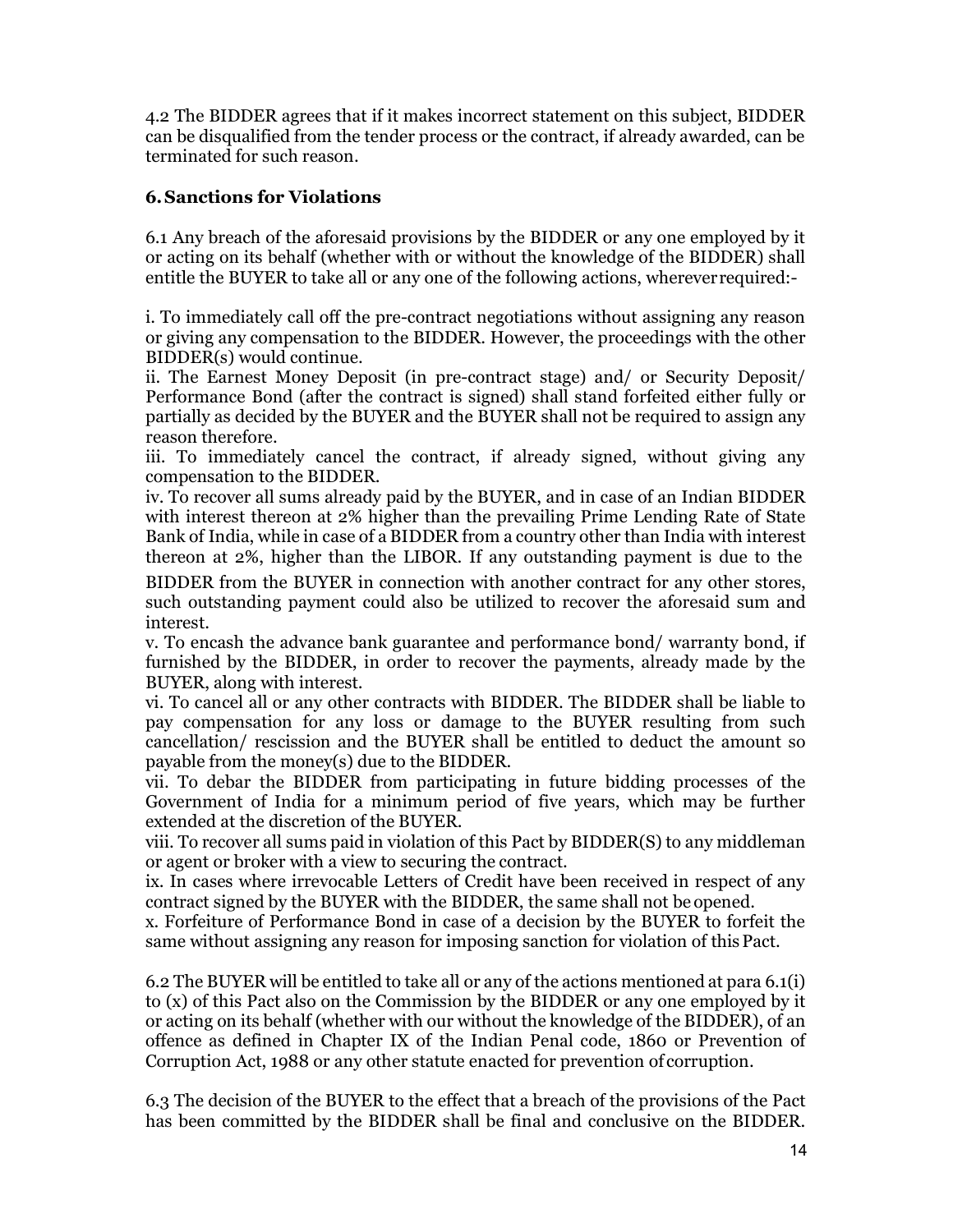However, the BIDDER can approach the Independent Monitor(s) appointed for the purposes of this Pact.

## 7.Fall Clause

7.1 The BIDDER undertakes that it has not supplied/s not supplying similar product/ systems or subsystems at a price lower than that offered in the present bid in respect of any other Ministry/ Department of the Government of India or PSU and it is found at any stage that similar product/ systems or sub systems was supplied by the BIDDER to any other Ministry/ Department of the Government of India or a PSU at a lower price, then that very price, with due allowance for elapsed time, will be applicable to the present case and the difference in the cost would be refunded by the BIDDER to the BUYER, if the contract has already been concluded.

### 8. Independent Monitors

8.1 The BUYER has appointed Independent Monitor (hereinafter referred to as Monitor) for this Pact in consultation with the Central Vigilance Commission.

8.2 The task of the Monitor shall be to review independently and objectively, whether and to what extent the parties comply with the obligations under this Pact.

8.3 The Monitor shall not be subject to instructions by the representatives of the parties and perform their functions neutrally and independently.

8.4 Both the parties accept that the Monitors have the right to access all the documents relating to the project/ procurement, including minutes of meetings.

8.5 As soon as the Monitor notices or has reason to believe, a violation of this Pact, he will so inform the Authority designated by the BUYER.

8.6 The BIDDER(s) accepts that the Monitor has the right to access without restriction to all Project documentation of the BUYER including that provided by the BIDDER. The BIDDER will also grant the Monitor, upon his request and demonstration of a valid interest, unrestricted and unconditional access to his project documentation. The same is applicable to Subcontractors. The Monitor shall be under contractual obligation to treat the information and documents of the BIDDER/ Subcontractor(s) with confidentiality.

8.7 The BUYER will provide to the Monitor sufficient information about all meetings among the parties related to the Project provided such meetings could have an impact on the contractual relations between the parties. The parties will offer to the Monitor the option to participate in such meetings.

8.8 The Monitor will submit a written report to the designated Authority of BUYER within 8 to 10 weeks from the date of reference or intimation to him by the BUYER/ BIDDER and should the occasion arise submit proposals for correcting problematic situations.

The Independent External Monitor appointed for NABARD is: Dr. Sanjay Kumar Panda, IAS (Retd.) 515, Ward No.3, Sideshwar Sahi, Cuttak City, Cuttak District, Odisha – 753 008.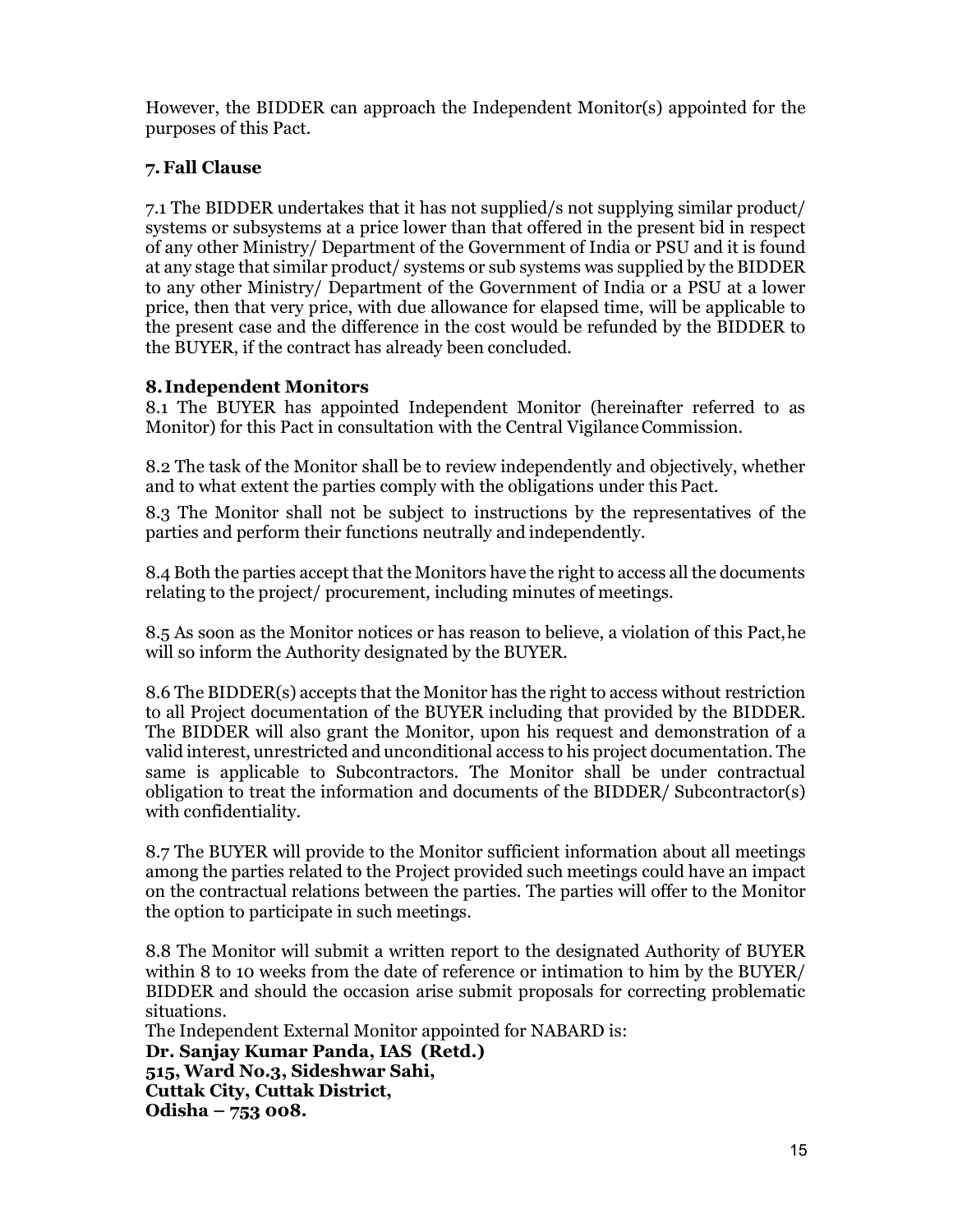### 9.Facilitation of Investigation

In case of any allegation of violation of any provisions of this Pact or payment of commission, the BUYER or its agencies shall be entitled to examine all the documents including the Books of Accounts of the BIDDER and the BIDDER shall provide necessary information and documents in English and shall extend all possible help for the purpose of such examination.

#### 10.Law and Place of Jurisdiction

This Pact is subject to Indian Law. The place of performance and jurisdiction is the seat of the BUYER.

### 11.Other Legal Actions

The actions stipulated in this Integrity Pact are without prejudice to any other legal action that may follow in accordance with the provisions of the extant law in force relating to any civil or criminal proceedings.

#### 12.Validity

12.1 The validity of this Integrity Pact shall be from date of its signing and extend up to 5 years or the complete execution of the contract to the satisfaction of both the BUYER and the BIDDER/ Seller, including warranty period, whichever is later in case BIDDER is unsuccessful, this Integrity Pact shall expire after six months from the date of the signing of the contract.

12.2 Should one or several provisions of this Pact turn out to be invalid, the remainder of this Pact shall remain valid. In this case, the parties will strive to come to an agreement to their original intentions.

| 13 The parties hereby sign this Integrity Pact at ______________________________ |                                | $on -$ |
|----------------------------------------------------------------------------------|--------------------------------|--------|
| <b>BUYER</b>                                                                     | <b>BIDDER</b>                  |        |
| Name of the Officer<br>Designation                                               | <b>Chief Executive Officer</b> |        |
| <b>NABARD</b>                                                                    |                                |        |
| Witness:                                                                         | Witness:                       |        |
| 1.                                                                               |                                |        |
|                                                                                  |                                |        |
|                                                                                  |                                |        |

\*Provisions of these clauses would need to be amended/ deleted in line with the policy of the

BUYER in regard to involvement of Indian agents of foreign suppliers.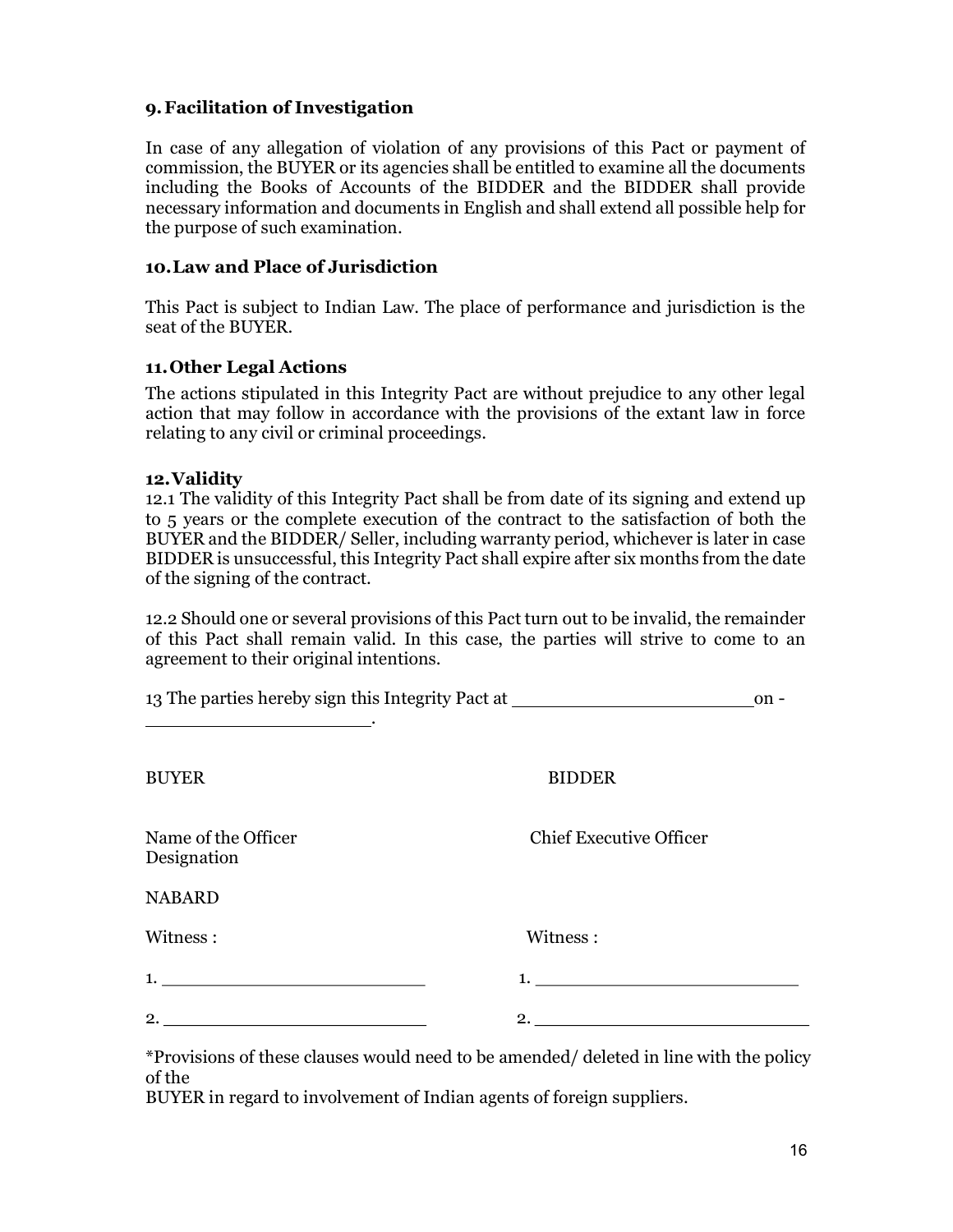#### GENERAL INSTRUCTIONS AND CONDITIONS TO CONTRACTORS

1. No tender will be received after 14.00 hr. on 25 April 2022 under any circumstance whatsoever.

2. (a) Technical Bid will be opened as given earlier at his office by Chief General Manager, National Bank for Agriculture and Rural Development, Jaipur or any other officer designated for this purpose by him in the presence of the other officials and the tenderers or their representatives, should they choose to be present.

(b) Tenders shall remain open to acceptance by the Bank for a period of 90 days from the date of opening the tender which may be extended by mutual agreement and the tenderer shall not cancel or withdraw the tender during the period.

(c) The tenderer must use only the forms issued by the Employer/Downloaded from Website to fill in the rates.

3. (a) The tender form must be filled in English and all entries must be made by hand and written in ink. If any of the documents are missing or unsigned the tender may be considered invalid by the Bank at its discretion.

(b) Rates should be quoted both in figures and words in columns specified. No advice of any change in rate or conditions after the opening of the tender will be entertained. (c) Tenders without Integrity Pact will be outrightly rejected.

(d) Vendor to submit documentary evidence for qualifying aspects.

(e)Price Bid validity will be for 90 days from the date of opening of the tender.

(f) Income -tax clearance certificate and Audited Balance Sheet and Profit and Loss Account for past three years should be attached separately.

(g) Each of the tender documents should be signed by the person or persons submitting tender in token of his/their having acquainted himself/themselves with the General Conditions of Contract, Specifications, and Special Conditions etc. as laid down. Any tender with any of the documents not so signed may be rejected.

(h) The tender submitted on behalf of a firm shall be signed by all the partners of the firm or by a partner who has the necessary authority on behalf of the firm to tender into the proposed contract. Otherwise the tender may be rejected by the Bank.

4. The National Bank for Agriculture and Rural Development does not bind itself to accept the lowest or any tender and reserves to itself the right to accept or reject any or all the tenders, either in the whole or in part, without assigning any reasons for doing so.

5. On receipt of intimation from the Employer of the acceptance of his / their tender, the successful tenderer shall be bound to implement the contract and within fourteen days thereof the successful tenderer shall sign an agreement in accordance with the draft agreement and "the said Conditions" but the written acceptance by the National Bank for Agriculture and Rural Development, of a tender will constitute a binding contract, between the National Bank for Agriculture and Rural Development and the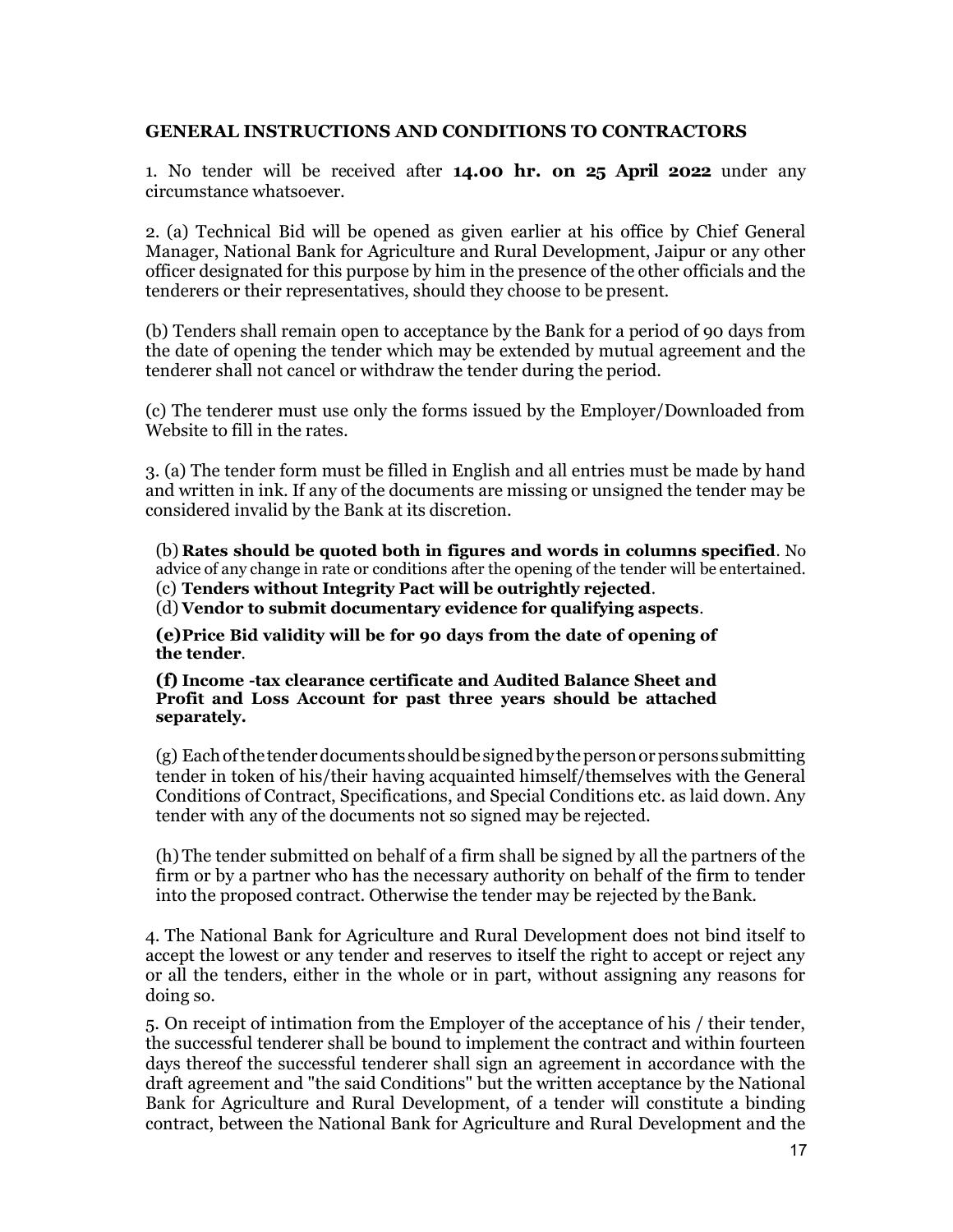person so tendering, whether such formal agreement is or is not subsequently executed. The cost of the Stamp paper is to be borne by the successful tenderer.

6. The contractor shall not assign the Contract/not sublet any portion of the Contract except with the written consent of the Employer. In case of breach of these conditions, the Employer may serve a notice in writing on the contractor rescinding the Contract whereupon the security deposit shall stand forfeited to the Employer, without prejudice to his other remedies against the Contractor.

I / We hereby declare that I / We have read and understood the above instructions for the guidance to tenderers.

Witness Signature of Tenderer

(with seal & stamp):

Address:

Date: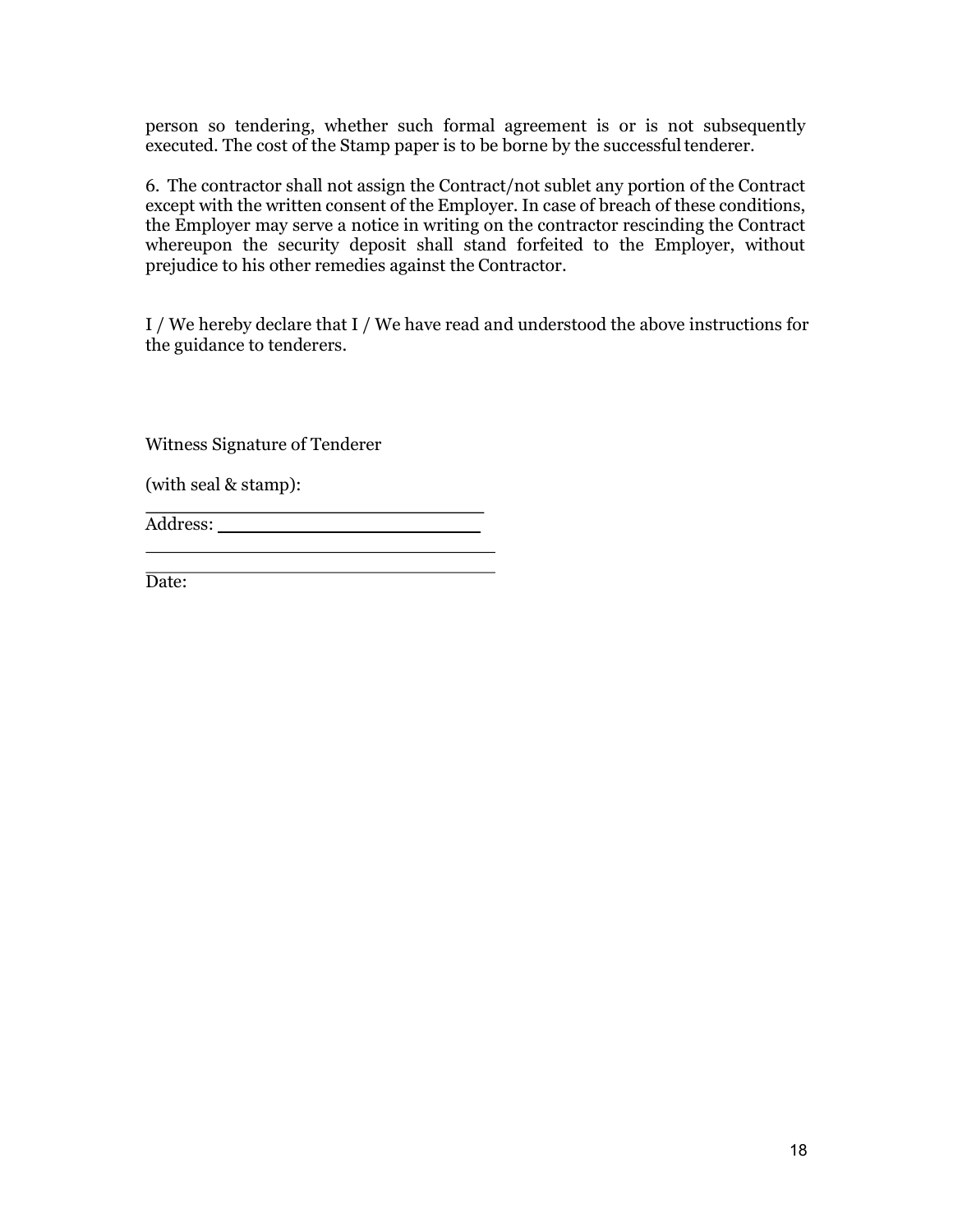### SPECIAL CONDITIONS OF THE CONTRACT

1. The Tender is strictly on percentage given as discount. The chemist shall quote uniform discount on retail price printed on Strip / Bottle / Unit packed in percentage term in respect of all items of supplies to be made irrespective of their brands or manufacturers. The quoted offer shall remain valid for the entire duration of the contract.

2. All the pages of the Tender Document shall be signed by the Tenderer.

3. NABARD takes no responsibility for delay or non-receipt of Tender Documents.

4. Bids submitted by un-authorized agents and e-mail bids shall not be entertained/ considered.

5. Tenderers are advised to visit the site at their cost, conduct survey of existing conditions so as to familiarize themselves with the site conditions, nature of works, etc. and get all clarifications as necessary from NABARD before quoting the rates.

6. If the last date of receipt of Tender is a holiday, then submission of Tenders shall be shifted to next working day without change of time and venue.

7. The Tenderers should quote their rates strictly adhering to Terms and Conditions stipulated in the Tender Document. Unsolicited correspondence after opening of the Tender shall not be entertained. Conditional / deviational tenders may be rejected without making any reference to the Tenderers.

8. No Tenderer will be allowed to withdraw his Tender during the validity period. Subletting of the Contract is not permitted.

9. If on check, differences are observed between the rates given by the Contractor In words and figure than the rate given in figure will be considered as final.

10.No advance shall be paid towards mobilization and cost of materials.

11. The Contractor shall submit the bills along with BMO's prescriptions, consolidated statement (for MAS and BMFS separately), GST calculation. The bill should be computer generated with all details of medicines like name of medicines, expiry date, batch no., date of manufacture, price, SGST, CGST, discount as per the contract, name of employees etc. and any other detail required by NABARD.

12. Incomplete bills will not be entertained for payment.

13. The Contractor should have necessary License and comply with Laws as applicable. 14. Notwithstanding anything stated above, NABARD reserves the right to assess the Tenderer's capability and capacity to perform the contract, should the circumstances warrant such assessment in the overall interest of NABARD.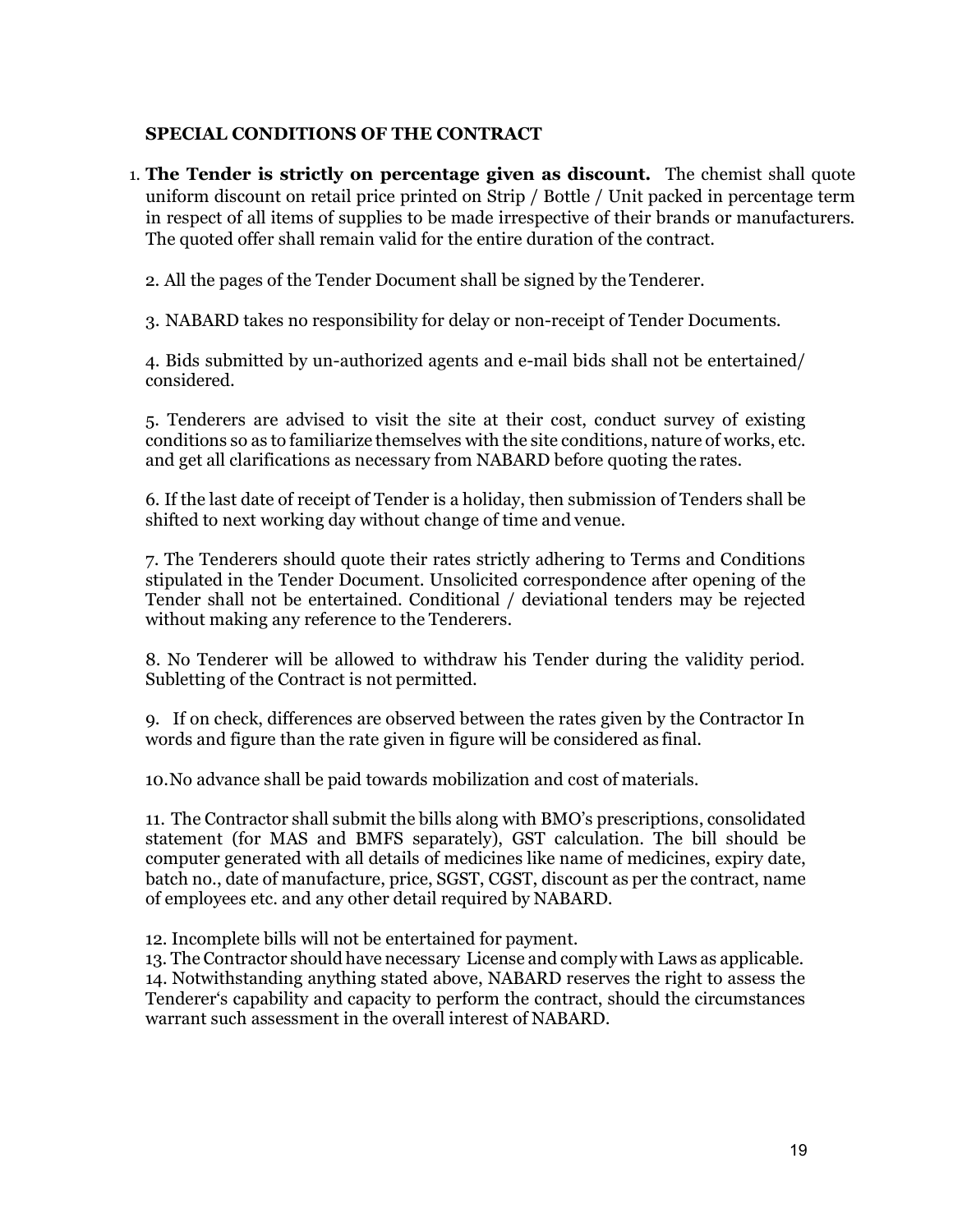15. NABARD reserves the right to accept/ negotiate / reject any Tender either in whole or in part without assigning any reasons therefore whatsoever and without entering into any further correspondence and hence, NABARD shall be under no obligation to accept the lowest or any other Tenders received in response to this Tender. The decision of NABARD in this regard shall be final and undisputable.

16. It should be noted that liability to pay any dues, taxes, levied under the law would be that of the supplier. The supplier will also have to bear all the expenses etc. with proper packaging, carting transportation etc. in connection with supply of drugs to the specified location. NABARD operates two dispensaries as given below:

| Location                                                                          | Time of dispensary | Day              |
|-----------------------------------------------------------------------------------|--------------------|------------------|
| Staff<br><b>NABARD</b><br>Mod,<br>Balaji<br>Quarters,<br>Model Town Malviya Nagar | 0700 hr to 0830 hr | Monday to Friday |
| NABARD,<br>3-Nehru<br>Place, Tonk Road, Jaipur                                    | 1200 hr 1400 hr    | Monday to Friday |

17. The supplier is required to collect the prescriptions given by the BMO from the dispensary within the time specified above. He has to supply the drugs at the staff quarters by 1000 hrs and in office by 1700 hrs respectively on the same day. In the event of non- supply of medicine in time, NABARD may deduct Rs. 500.00 from each prescription, irrespective of the amount of medicines in the prescription. However, the time and day of opening of dispensaries may be changed or extended, in such cases also services are to be provided by the supplier.

18. The supplier is required to submit his computerized bill on monthly basis along with prescription. The bidder also undertakes that all the medicines shall be provided as per prescription of the BMO and no substitute medicines will be supplied. After scrutiny of the bill supplier will be paid accordingly on monthly basis.

19. Every medicine has its own shelf-life period mentioned on the label of the medicines.

20.NABARD reserves the right to enter in to the annual contract with any numbers of chemist.

#### 21. The contract will be up to 31 March 2024 subject to annual reviews.

23 . In Construing these Conditions, the Specifications, Schedule of Quantities and Contract Agreement, the following words shall have the meaning herein assigned to them except where the subject or context otherwise requires.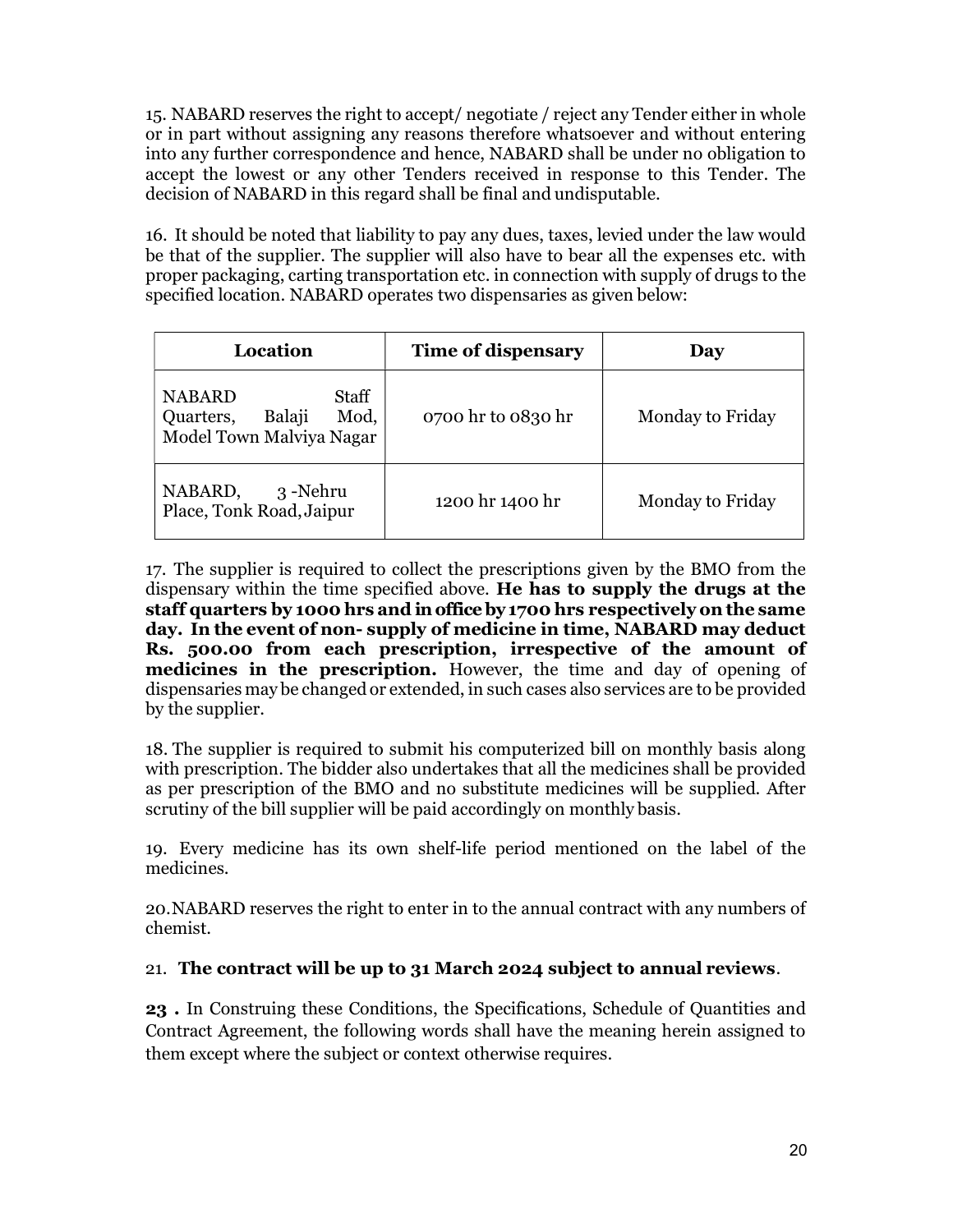| (a)            | Shall mean National Bank for Agriculture and Rural Development,            |  |  |
|----------------|----------------------------------------------------------------------------|--|--|
| "Employer"     | Jaipur and shall include its assigns and successors.                       |  |  |
| (b)            | and shall include<br>shall mean                                            |  |  |
| "Contractor"   | his/their legal representative, assigns or successors.                     |  |  |
| "This<br>(c)   | shall mean the Pre Contract Integrity Pact, Articles of                    |  |  |
| Contract"      | Agreement, the Special Conditions, the Conditions, the                     |  |  |
|                | <b>Appendix, the Schedule of Quantities and Specifications etc. all</b>    |  |  |
|                | attached hereto and duly signed.                                           |  |  |
| (d) "Notice in | written notice shall mean a notice in written, typed or printed characters |  |  |
| writing"       | sent (unless delivered personally or otherwise proved to have been or      |  |  |
|                | business address and shall be deemed to have been received when in the     |  |  |
|                | ordinary course of post it would have been delivered                       |  |  |

24. The Contractor shall carry out and complete the said work in every respect in accordance with the Contract and with the direction of and to the satisfaction of the Employer. The Employer may in his absolute discretion and from time to time issue further written instruction, details, directions and explanations which are hereafter collectively referred to as "Employer's Instructions" in regard to the contract.

25. The Contractor shall conform to the provisions of any Act of the Legislature relating to the works, and to the Regulations and Bye-Laws of any authority and of any Water, Lighting and other Companies and shall before making any variations from the Specification that may be necessitated by so conforming, give to the Employer written notice, specifying the variation proposed to be made and reason for it, and apply for instructions thereon. In case the Contractor shall not within ten days receive such instructions he shall proceed with the work, conforming to the provisions, Regulations, Bye-Laws, in question, and any variation so necessitated shall be dealt with accordingly.

The Contractor shall bring to the attention of the Employer all notices required by the said Acts, Regulations or Bye-Laws to be given to any Authority and pay to such Authority, or to any Public Office all fees that may be properly chargeable in respect of the works and lodge the receipts with the Employer.

The Contractor shall indemnify the Employer against all claims in respect of patent rights, and shall defend all actions arising from such claims' and shall himself pay all royalties, license fees, damages, cost and charges of all and every sort that may be legally incurred in respect thereof.

26. The CGM, NABARD, Rajasthan RO reserves the right to terminate the contract at any point of time without assigning any reasons and without prejudice to any other remedies available to NABARD.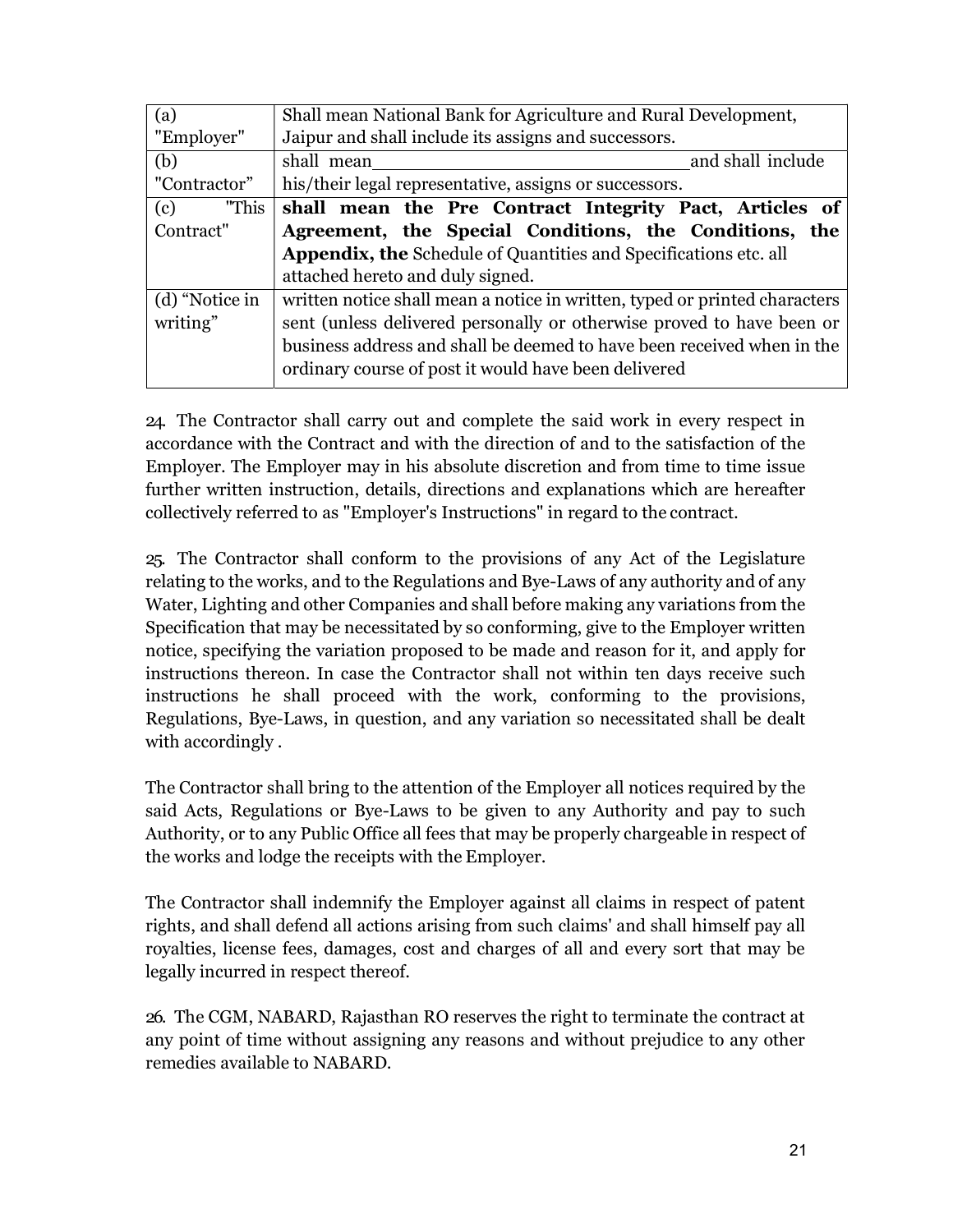### DECLARATION BY THE CONTRACTOR

We / I have read and understood all the instructions / conditions made above and we/ I have taken into account the above Instructions / Terms and Conditions while quoting the rates. We / I accept all the above Terms and Conditions without any reservation, in all respects.

(SIGNATURE OF THE TENDERER)

NAME and SEAL:

ADDRESS :

Place :

DATE: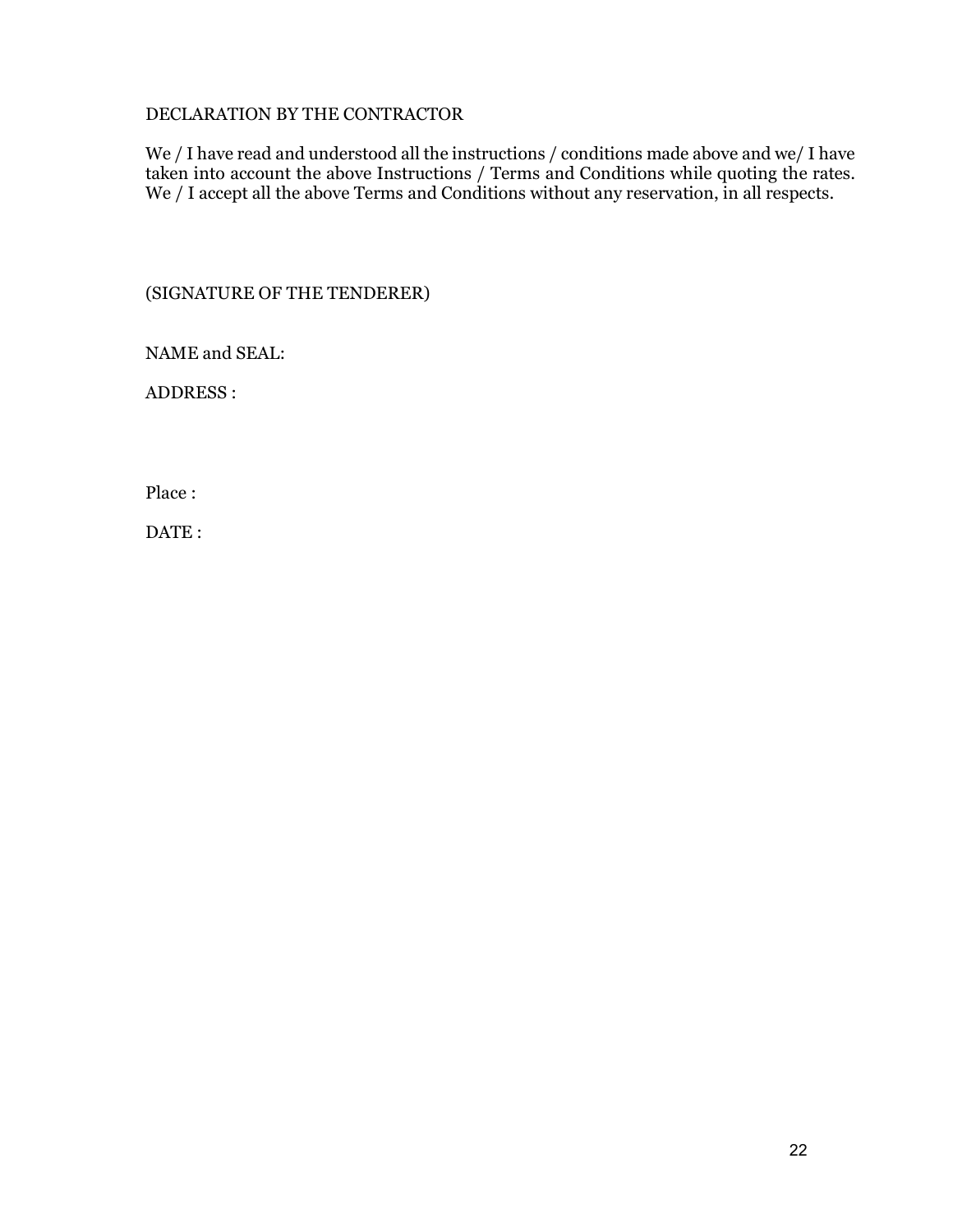## BASIC INFORMAION

| Sl.<br>No. | <b>Item</b>                                                                                    | <b>Information to be furnished</b><br>by applicant                                                                       |
|------------|------------------------------------------------------------------------------------------------|--------------------------------------------------------------------------------------------------------------------------|
| 1.         | Name, registered address and<br>phone numbers                                                  | Attach documentary proof                                                                                                 |
| 2.         | Full Address and phone numbers<br>of Branches in India                                         | use separate sheets as attachment                                                                                        |
| 3.         | Organizational set up of the<br>firm including names of<br>pharmacists                         | Details to be furnished                                                                                                  |
| 4.         | Registration Number and year of<br>registration.                                               | Attach documentary proof.                                                                                                |
| 5.         | Number of years in the Business<br>of Drug supply                                              |                                                                                                                          |
| 6.         | Important major contracts completed                                                            | Details to be furnished                                                                                                  |
| 7.         | Turnover of the firm during<br>last $3$ years (ending $31.03.21$ )<br>attach certificate of CA | Financial<br><b>Annual Turn-</b><br>Year<br>over<br>(In Rs lakh)<br>2018-19<br>2019-20<br>2020-21                        |
| 8.         | Experience in the last three years<br>$(ending\,31.03.2021)$                                   | 03 works of at least Rs. 28.00 lakh, or<br>02 works of at least Rs. 35.00 lakh, or<br>01 work of at least Rs. 56.00 lakh |
| 9          | <b>GST No. and Certificate</b>                                                                 |                                                                                                                          |
| 10         | <b>Trade Licensee</b>                                                                          |                                                                                                                          |
| 11         | License to carry out drug business                                                             |                                                                                                                          |

## Signature & Seal of applicant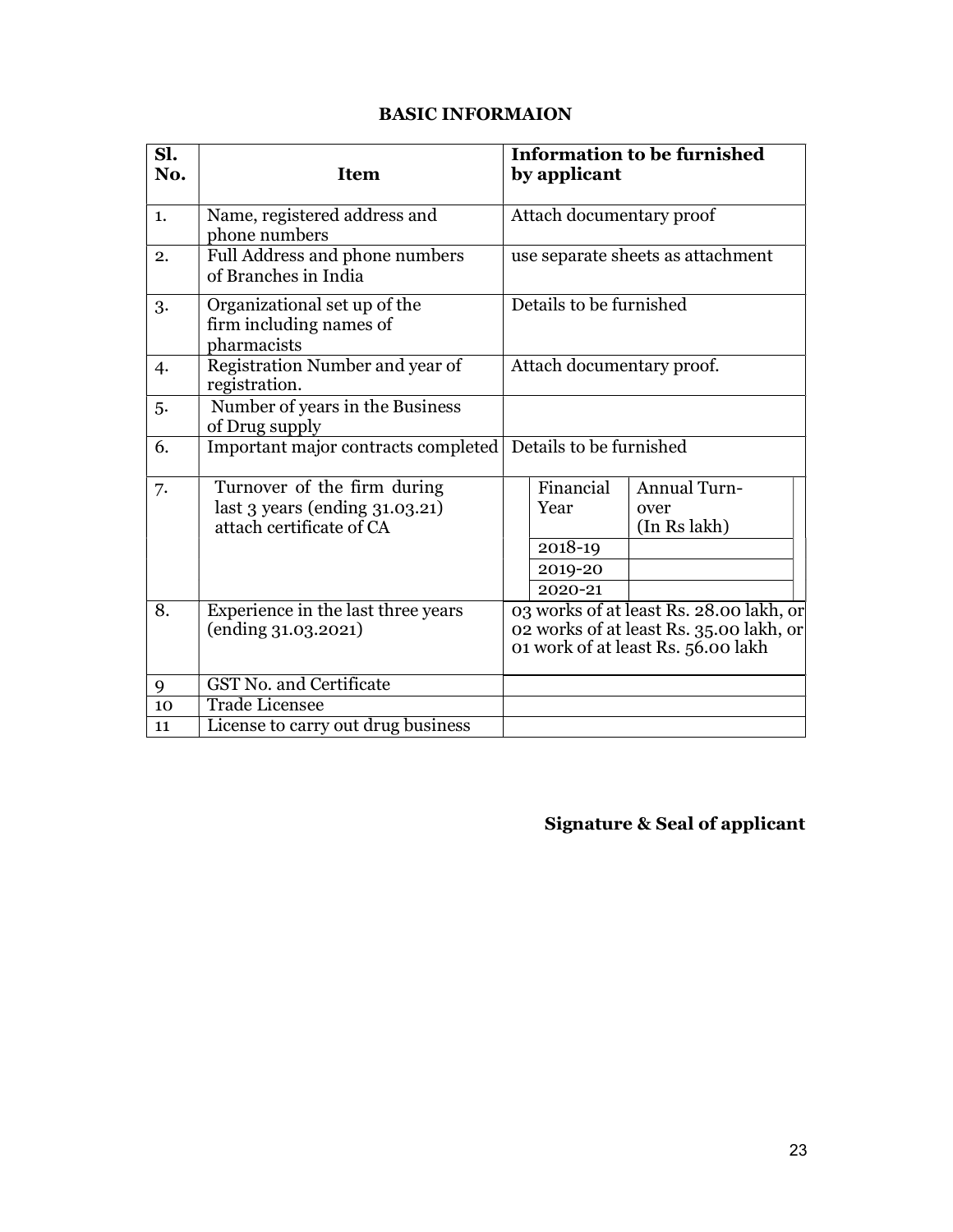## Details of the Bank's Account

| Name of the Firm/                  |  |
|------------------------------------|--|
| Agency/Contractor                  |  |
| Category                           |  |
| (Individual/partnership/proprietor |  |
| 'company etc.)                     |  |
| Name of the Account Holder         |  |
|                                    |  |
| Registered Address of the          |  |
| Firm                               |  |
| Name of the Bank's branch          |  |
| and Address                        |  |
| Bank's Code and Branch's           |  |
| Code                               |  |
| IFSC Code of the Bank's            |  |
| <b>Branch</b>                      |  |
| Type of Account(Current/           |  |
| Saving/Cash credit)                |  |
| <b>Account Number</b>              |  |
| PAN Number                         |  |
| <b>GST</b> Registration            |  |
| Number                             |  |
| <b>TAN Number</b>                  |  |
| Other details if any               |  |
|                                    |  |

### Please enclose:

- i. a copy of cancelled cheque of the bank account,
- ii. A copy of PAN card.
- iii. Aadhaar Card<br>iv. GST Registrati
- **GST Registration Certificate**

(Signature and Full Name of the authorized person with seal on behalf of Firm/Agency/Contractor)

Place:

Date: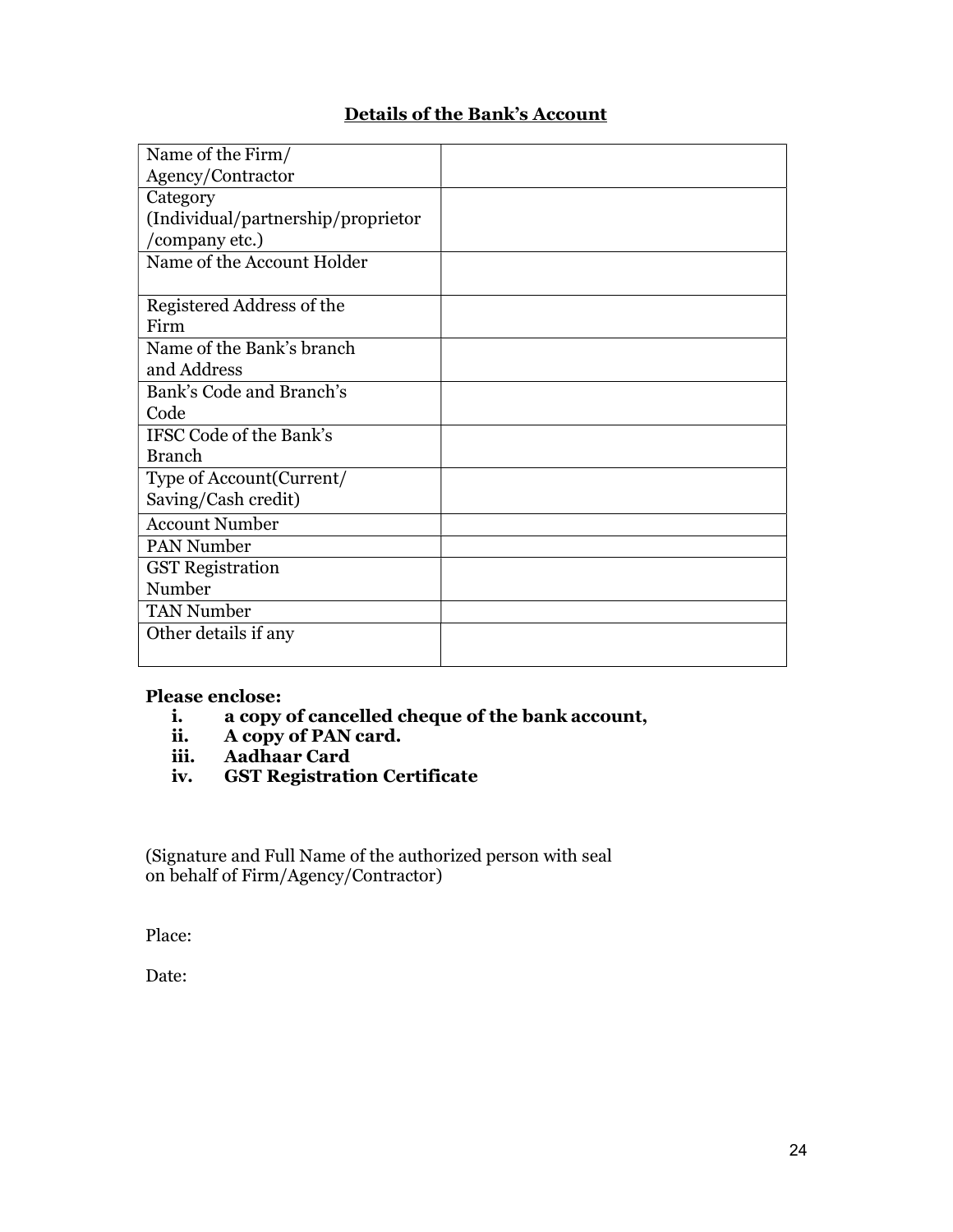#### Annexure A

#### ARTICLES OF AGREEMENT

ARTICLES OF AGREEMENT made this \_\_\_\_\_\_\_\_\_\_\_\_\_\_\_\_ day of \_\_\_\_\_ between the National Bank for Agriculture and Rural Development, Rajasthan Regional Office, Jaipur having its Head Office at Mumbai - 400 051 (hereinafter called "the Employer") of the one part and (hereinafter called "the Contractor") of the other part.

WHEREAS the Employer is desirous of carrying out the work of "Supply of Medicines on Credit Slips " and has caused specifications describing the works to be done.

AND WHEREAS the Contractor has agreed to execute the work/s subject to the Conditions set forth herein and to the Conditions set forth in the Special Conditions and in the Schedule of Quantities and Conditions of Contract (all of which are collectively hereinafter referred to as "the said Conditions") the works described in tender and included in the price bid.

#### NOW IT IS HEREBY AGREED AS FOLLOWS

1. In consideration of the said Contract amount to be paid at the time and in the manner set forth in the said Conditions, the Contractor shall upon and subject to the said Conditions execute and complete the work as described.

2. The Employer shall pay the Contractor the said Contract amount, or such other sum as shall become payable, at the times and in the manner specified in the said Conditions.

3. In the said Conditions there in before mentioned, the officer in charge of NABARD, Jaipur shall act on behalf of the Employer.

4. The said Conditions and Appendix thereto shall be read and construed as forming part of this Agreement, and the parties hereto shall respectively abide by, submit themselves to the said Conditions and perform the agreements on their part respectively contained in the said Conditions.

5. The agreement and documents mentioned herein shall form the basis of this Contract.

This Contract is neither a fixed lump sum Contract nor a Piece Work Contract but is a Contract to carry out the work in respect of "Supply of Medicines on Credit Slips" to be paid for according to actual bill submitted.

6. The Employer reserves to himself the right of altering the nature of the work by adding to or omitting any items of work or having portions of the same carried out without prejudice to this Contract.

7. All payments by the Employer under this contract will be made only at Jaipur.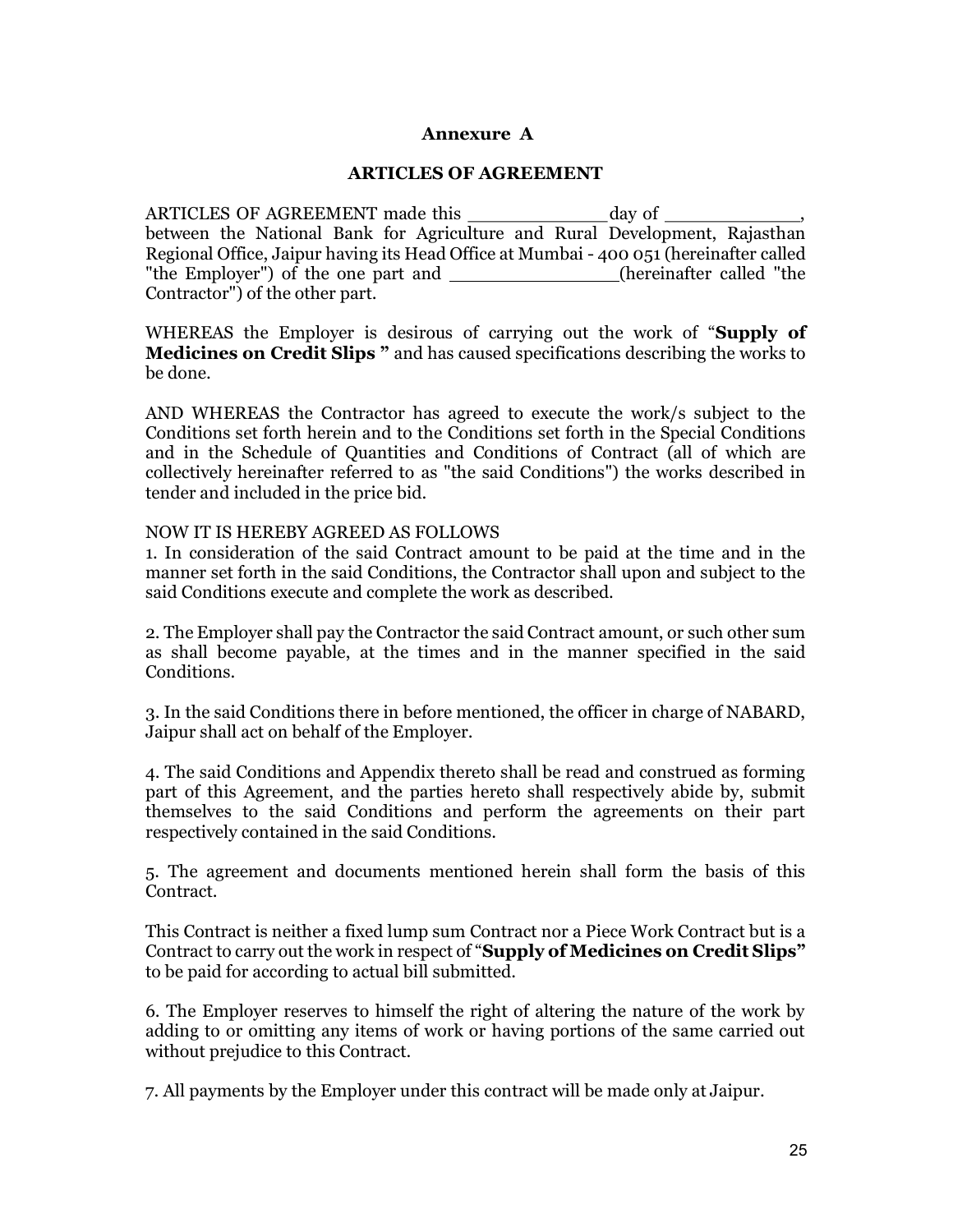8. All disputes arising out of or in any way connected with this agreement shall be deemed to have arisen at Jaipur and only Courts in Jaipur shall have jurisdiction to determine the same.

9. That the All parts of this Contract have been read by the Contractor and fully understood by the Contractor.

IN WITNESS WHEREOF the Employer and the Contractor have set their respective hands to these presents and two duplicates hereof the day and year first herein above written.

IN WITNESS WHEREOF the Employer has set its hand to these presents through its duly authorized official and the Contractor has caused its common seal to be affixed hereunto and the said two duplicates hereof to be executed on its behalf, the day and year first herein above written.

Signature Clause :

SIGNED AND DELIVERED BY the National Bank for Agriculture and Rural Development by the hand of

Signature: New York Changes and Science of the Science of the Science of the Science of the Science of the Science of the Science of the Science of the Science of the Science of the Science of the Science of the Science of

(Name and designation) in the presence of

 $\overline{(\textbf{1})}$   $\overline{\phantom{...}}$ Address:

 $(2)$   $\overline{\qquad \qquad }$ 

Address:

SIGNED AND DELIVERED BIDDER BY

Signature:

Shri (Name and designation)

in the presence of

(1) Signature:

Full Name

Address

(2) Signature:

Full Name Address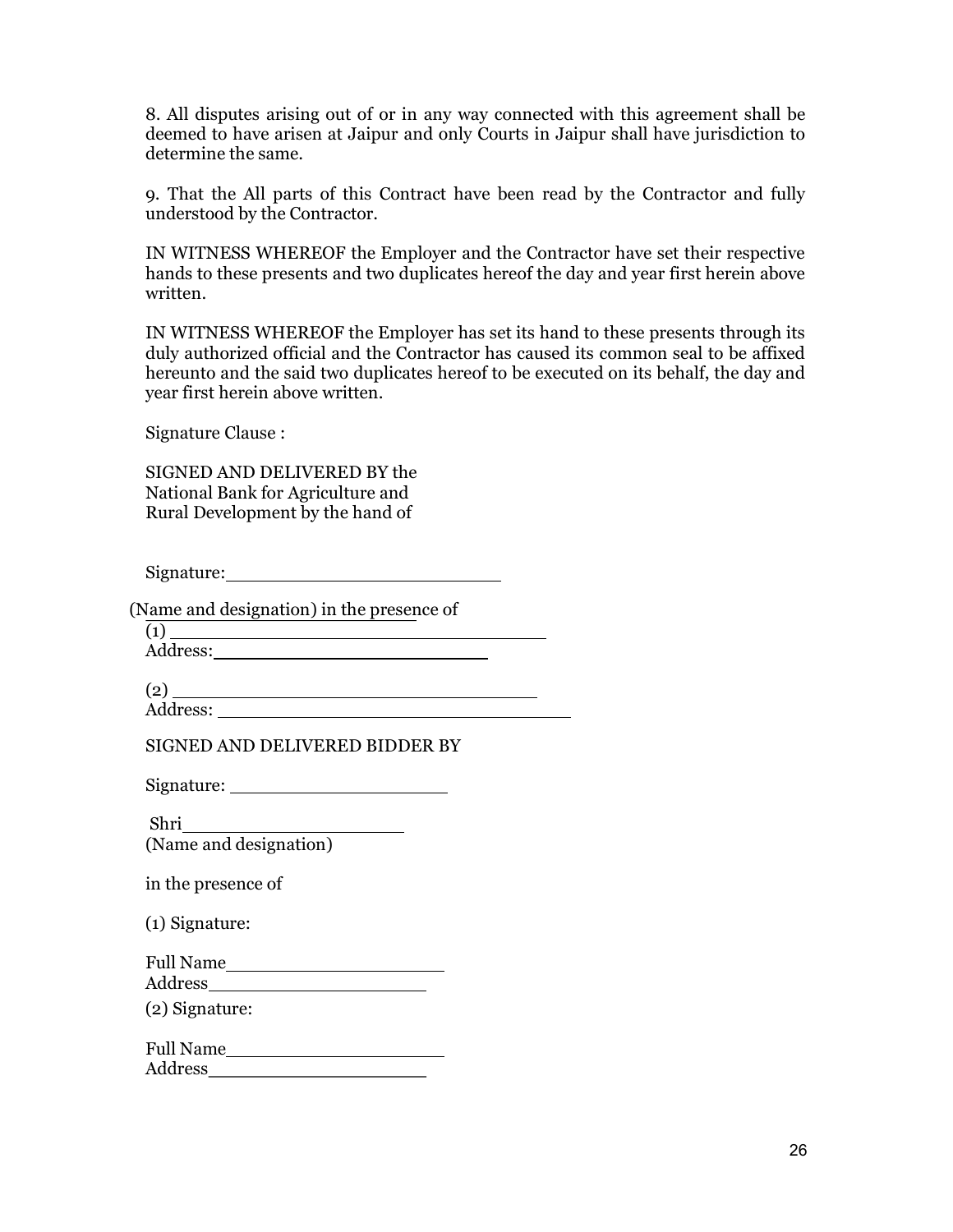## Statement - 1

## a) General details about the Contractor

| S.<br>No.      | <b>Description</b>                                                                                                               | Information to be filled up<br>by the Contractors |
|----------------|----------------------------------------------------------------------------------------------------------------------------------|---------------------------------------------------|
| 1              | of<br>the<br>Name<br>Contractor<br>/ Organisation and address of the                                                             |                                                   |
|                | <b>Registered Office</b>                                                                                                         |                                                   |
| $\overline{2}$ | Year of establishment                                                                                                            |                                                   |
| 3              | Type of the Organisation (whether<br>Sole<br>Proprietorship, Partnership,<br>Private Limited or Co-operative<br>body, etc.)      |                                                   |
| $\overline{4}$ | $\sigma$<br>the<br>Name<br>Proprietor/Partner/Directors of the<br>Organisation/Firm:                                             |                                                   |
|                | (a)                                                                                                                              |                                                   |
|                | (b)                                                                                                                              |                                                   |
|                | (c)                                                                                                                              |                                                   |
|                | (d)                                                                                                                              |                                                   |
| 5              | Details of Registration - Whether<br>Partnership firm, Company, etc.<br>Name of Registering Authority, Date                      |                                                   |
|                | and Registration Number                                                                                                          |                                                   |
| 6              | Whether<br>with<br>registered<br>Government/Semi-<br>Government/Municipal<br>Authorities<br>or any other Public Organisation and |                                                   |
|                | if so, in which class and since when?                                                                                            |                                                   |
| 7              | Experience in the Relevant field                                                                                                 |                                                   |
|                | Areas of business activities other                                                                                               |                                                   |
| 8              | than this work                                                                                                                   |                                                   |
|                | Address of business activities other<br>than this work, if any and place of                                                      |                                                   |
| 9              | business                                                                                                                         |                                                   |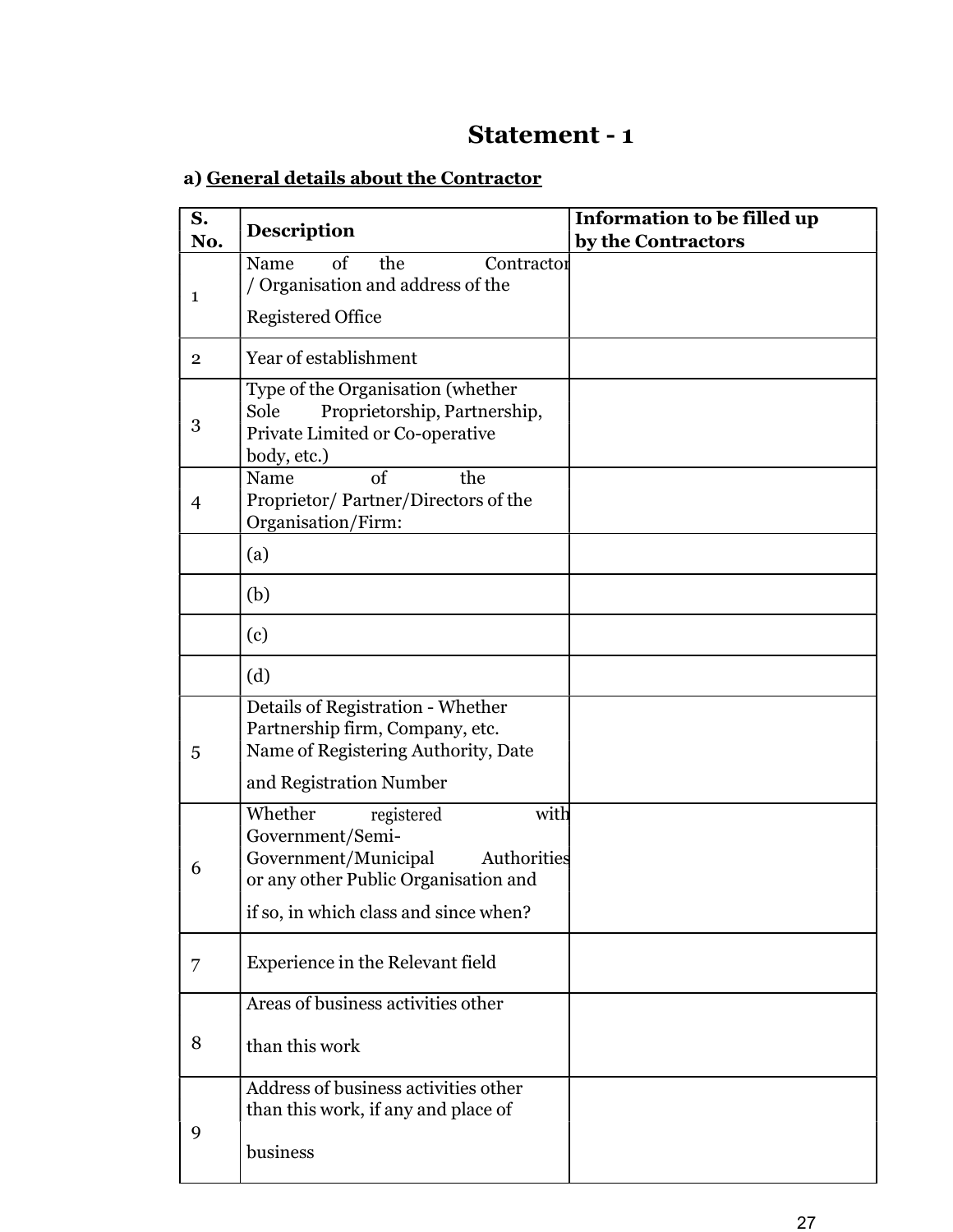| 10 <sup>1</sup> | Address of office through which the<br>proposed work of the Bank will be<br>handled and the name and<br>designation of the Officer-in-charge                                                                                                                                                                                          |  |
|-----------------|---------------------------------------------------------------------------------------------------------------------------------------------------------------------------------------------------------------------------------------------------------------------------------------------------------------------------------------|--|
| 11              | Adequate and satisfactory evidence<br>to indicate financial capacity of the<br>Organisation to undertake the said<br>construction work with names of<br>Bankers and their full addresses<br>(Income-tax clearance certificate and<br>Audited Balance Sheet and Profit and<br>Loss Account for past three years<br>should be attached) |  |
| 12              | Yearly turn-over of the Organisation<br>during last three years (Rs.)                                                                                                                                                                                                                                                                 |  |
| 13              | Whether any Civil Suit/litigation<br>arisen in the contracts executed<br>during the last ten years/being<br>executed now. If yes, please furnish<br>the details. in the table given below:                                                                                                                                            |  |

Note : Income -tax clearance certificate and Audited Balance Sheet and Profit and Loss Account for past three years should be attached separately.